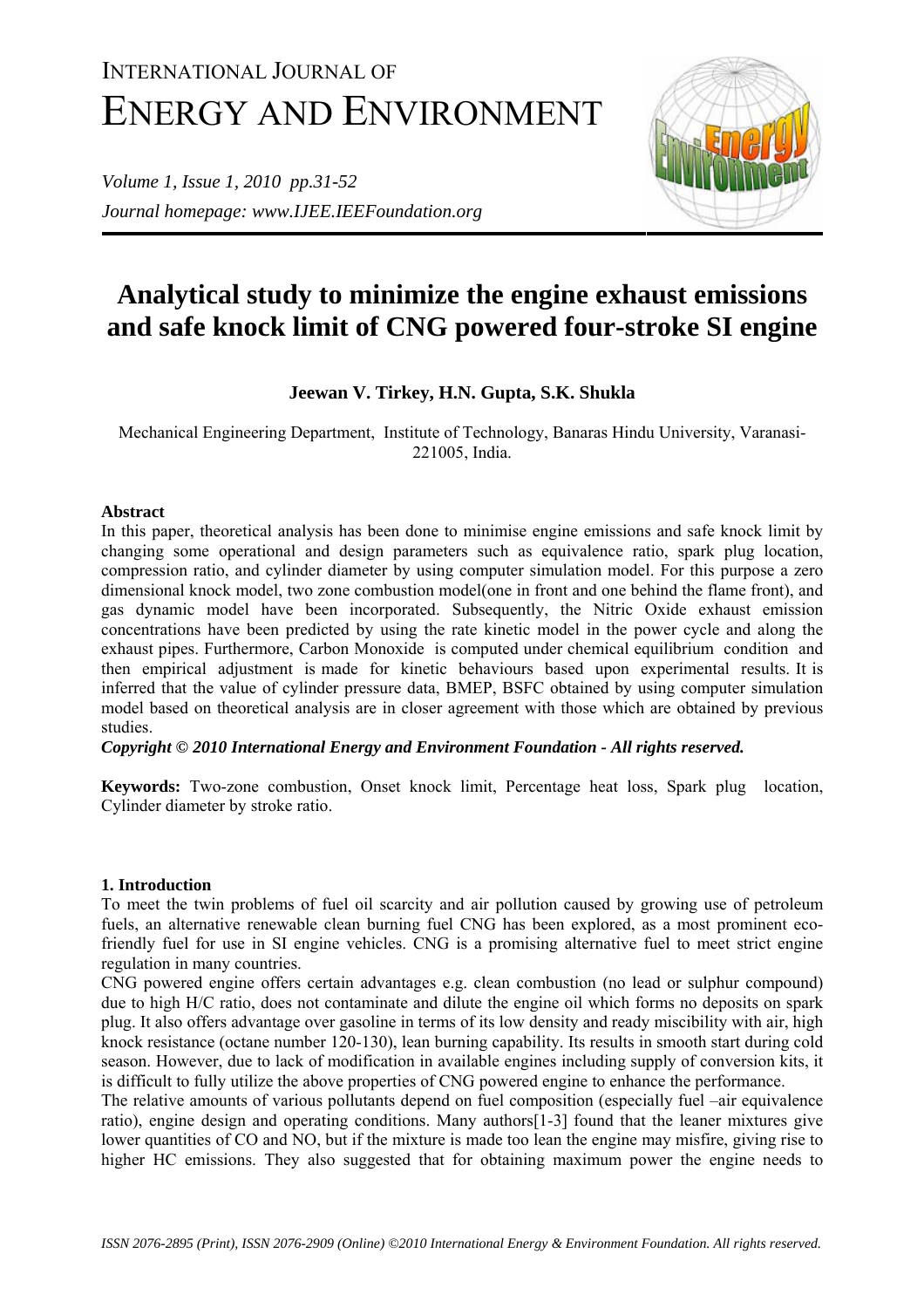operate near stoichiometric (slightly rich), while the best economy is obtained with a mixture somewhat leaner than stoichiometric.

Emission modeling is essential for the sound theoretical understanding of the mechanisms for pollutants formation. The pollutant formation processes are intimately linked with the primarily fuel combustion process directly through environmental conditions created by these reactions. A simple estimation of the concentration values of various products of combustion is possible assuming chemical equilibrium. However, the concentrations of the pollutants in the exhaust tail pipe of ICE differ from values estimated using chemical equilibrium conditions. Thus the detailed chemical mechanisms by which these pollutants form and the kinetics of these processes are important in estimating emission levels. At the same time, both flow rate and concentrations of each pollutant significantly affect mass emissions. The emission modeling therefore is a complex art involving fluid mechanics and reaction kinetics. Benson-Horlock et al. [2] reported one of the best technique to calculate 12 numbers of product species during equilibrium condition. This technique has been greatly used by many researchers [4-8]. Furthermore, Agarwal et al. [9, 10] have used detailed chemical kinetics mechanism which consisted of 22 species and 104 elementary reactions with KIVA-3 code in their engine modeling.

In engine emission species, specially NO formation, there are many reaction mechanisms proposed by different authors namely Heywood [1], Horlock-Benson [2], Millar et al. [11]: Zeldovich (2 reactions), Extended Zeldovich (3 reactions ), super extended Zeldovich (67 reactions ) and Lavoie ( 7 reactions). These equations depend upon the engine operating conditions and accuracy of predictions. Similarly, CO concentrations in exhaust gases are recognized to be kinetically controlled, because CO concentrations are lower than the maximum value measured within the combustion chamber but higher than the corresponding equilibrium value. For this, Benson2, Sher et al. [12] introduced COFAC factor, used to predict CO concentrations, which lies between the peak and exhaust equilibrium values. The more detailed information concerning pollution formation mechanism and their chemical kinetic rate of carbon monoxides, organic compounds, and particulates are adequately discussed in the book of: Horlock-Benson [2], Heywood [1], Turns [13]. Along with reduction of engine emission, the efficiency and power of the engine are also equally important.

Combustion knock has long been one of the major barriers in the development of spark ignition engine for increased efficiency or improved fuel tolerance. Checkel and Dale [14], Chun et al. [15], investigated experimentally and computationally knock characteristics, such as intensity, percentage & occurrence crank angle from pressure and vibration signal using different analysis methods e.g. band pass filter, third derivative and step method . It was also reported that the vibration signal is more useful among these methods.

Heywood [1], Chun et al. [15], Moses et al. [16], Checkel and Dale [14], By A et al. [17], König G et al. [18], Ferguson et al. [3] reported that the knock is an acoustic phenomenon produced by the auto ignition of the unburned gas in front of flame regime called end-gas. They also reported that the thermal efficiency is directly related to the compression ratio, and engine knock occurs more easily if the compression ratio is increased. In order to fully understand the knock phenomenon and to find possible way to avoid knock phenomenon, Moses [16], and Soylu and Gerpen [19] discussed the categories of knocking sub-model:

- (1) Single zone zero dimensional model (Global model).
- (2) Multi zone model (Burned and Unburned).
- (3) Quasi dimensional model (neglecting the transverse variation in the gas flow field).
- (4) Multidimensional model (real gas dynamic flow, detailed kinetic model, which contains several hundred reactions).

They also reported that, the simplest and fastest way to model engine processes and gas auto ignition is using a zero dimensional model with estimated initial conditions at intake valve closing and combining it with global auto-ignition model.

Liberman [20] analyzed these models and inferred that the fuel conditions are described by the system of ordinary differential equations that include terms corresponding to adiabatic compression: the temperature rise due to exothermic reactions and energy losses to the cylinder walls.

Livengood and Wu [21] developed the first published ignition correlation for SI engine, which was integrated form of an empirical model for onset occurrence based on ignition delay. The pressure and temperature histories of a fired engine are used to determine knock onset. The most extensively tested correlation for ignition delay is that proposed by Douaud and Eyzat [22] to determine the knock resistance. The pre-exponential parameter was based on the Octane number of fuel and the end gas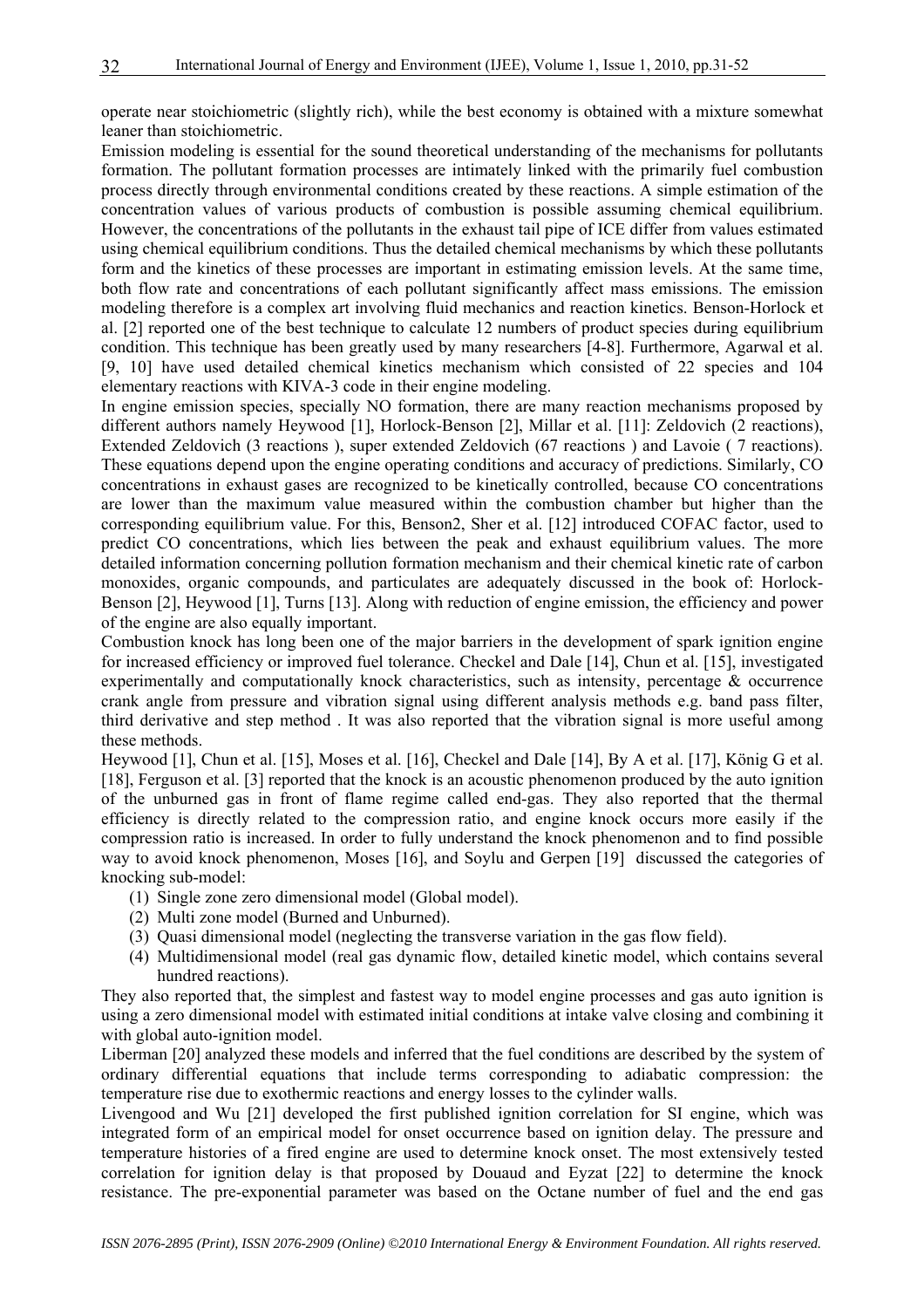temperature. This model has been used as base by many researcher [1, 6, 23-25] by changing its constants in their own Knock model for different fuel and engine design. The present work involves a theoretical approach to develop a computational model of combustion in SI engine in order to understand auto-ignition mechanism including knock phenomenon and way to reduce it. Also the validation of model is being compared by experimental data provided by Baruah [2], Aslam [26] and Ma [27].

#### **2. Computational model**

The present model which consists of two main domains (1) Inlet and exhaust domain and (2) cylinder domain, formally named as General simulation model (GENSIM).

The inlet domain includes the inlet pipes, carburetor, inlet manifold, and inlet valves. On the other side, the exhaust domain which includes exhaust valves, exhaust manifold and exhaust pipes.

In the pipe calculation of multi-cylinder engine, gas dynamic effect in manifold systems is modeled by using unsteady compressible hyperbolic partial differential equations. These equations contain heat transfer, wall friction, area change in pipe, entropy gradient and empirical constants which are used to determine boundary conditions at pipe junctions, valves, and valve ends. These equations are transferred into set of ordinary differential equations by applying method of characteristics (MOC) and are solved by finite difference method (FDM). In which the compatibility relationships between local fluid velocity (u) and sonic velocity (a) are expressed in terms of Riemann variables, which are constant along the position characteristics [2, 28]. Then the equations are solved numerically by using rectangular grid in the flow direction (x) and time (t). Finally, this calculates pressure wave, temperature variation, and exhaust emission concentration along the exhaust pipes.

In the cylinder domain, which takes into account the various type of processes occurring inside the engine cylinder e.g. compression, ignition, ignition delay, turbulent combustion, expansion and exhaust. The objective of this model in this domain is to calculate instantaneous pressure, unburned and burned temperature, burned and unburned mass, 12 exhaust emission concentrations with respect to crank angle and total heat transfer, power cycle work out put, and knock onset index.

#### *2.1 Two zone combustion model*

Thermodynamic combustion process is modeled as turbulent flame propagation process with two zones (burned and unburned). The first law and state of thermodynamic equations are expressed in differential form and integrated by Runge-Kutta method. The equations for the pressure and temperature of the burned and unburned mixture are:

$$
\frac{dT_m}{d\alpha} = \frac{V_m}{m} \frac{d\rho}{d\alpha} + \frac{1}{m} \frac{dQ_m}{d\alpha}
$$
\n<sup>(1)</sup>

$$
\frac{dT_p}{d\alpha} = \frac{p}{m_p R_p} \left[ \frac{dV}{d\alpha} - \left( \frac{R_p T_p}{p} - \frac{R_m T_m}{p} \right) \frac{dm_p}{d\alpha} - \frac{R_m V_m}{p c_{p_m}} \frac{dp}{d\alpha} - \frac{R_m}{p c_{p_m}} \frac{dQ_m}{d\alpha} + \frac{V dp}{p d\alpha} \right] \tag{2}
$$

$$
\frac{dp}{d\alpha} = \left[ \left( 1 + \frac{c_{v_m}}{R_p} \right) p \frac{dV}{d\alpha} + \left\{ \left( u_p - u_m \right) - c_{v_p} \left( T_p - \frac{R_m}{R_p} T_m \right) \right\} \frac{dm_p}{d\alpha} + \left\{ \left( \frac{c_{v_p}}{c_{p_m}} \frac{R_m}{R_p} V_m - \frac{c_{v_m}}{c_{p_m}} V_m - \frac{c_{v_p}}{R_p} V \right) \right\} \frac{dm_p}{d\alpha} \right\}
$$
\n
$$
\left[ \frac{c_{v_p}}{c_{p_m}} \frac{R_m}{R_p} V_m - \frac{c_{v_m}}{c_{p_m}} V_m - \frac{c_{v_p}}{R_p} V \right]
$$
\n
$$
\tag{3}
$$

where *T* is the temperature (K), *p* is the pressure (N/m<sup>2</sup>), *Q* is the total heat flux, *m* is the mass (kg),  $c_p$  is the specific heat of gas at constant pressure (kJ/kgK),  $c_v$  is the specific heat of gas at constant volume (kJ/kgK), *V* is the volume  $(m^3)$ , *R* is the gas constant (kJ/kgK), *u* is the specific internal energy (kJ/kg),  $\alpha$  is the crank angle(degree). The suffix (m) for the unburned, (p) for the product (burned), and (w) for the wall.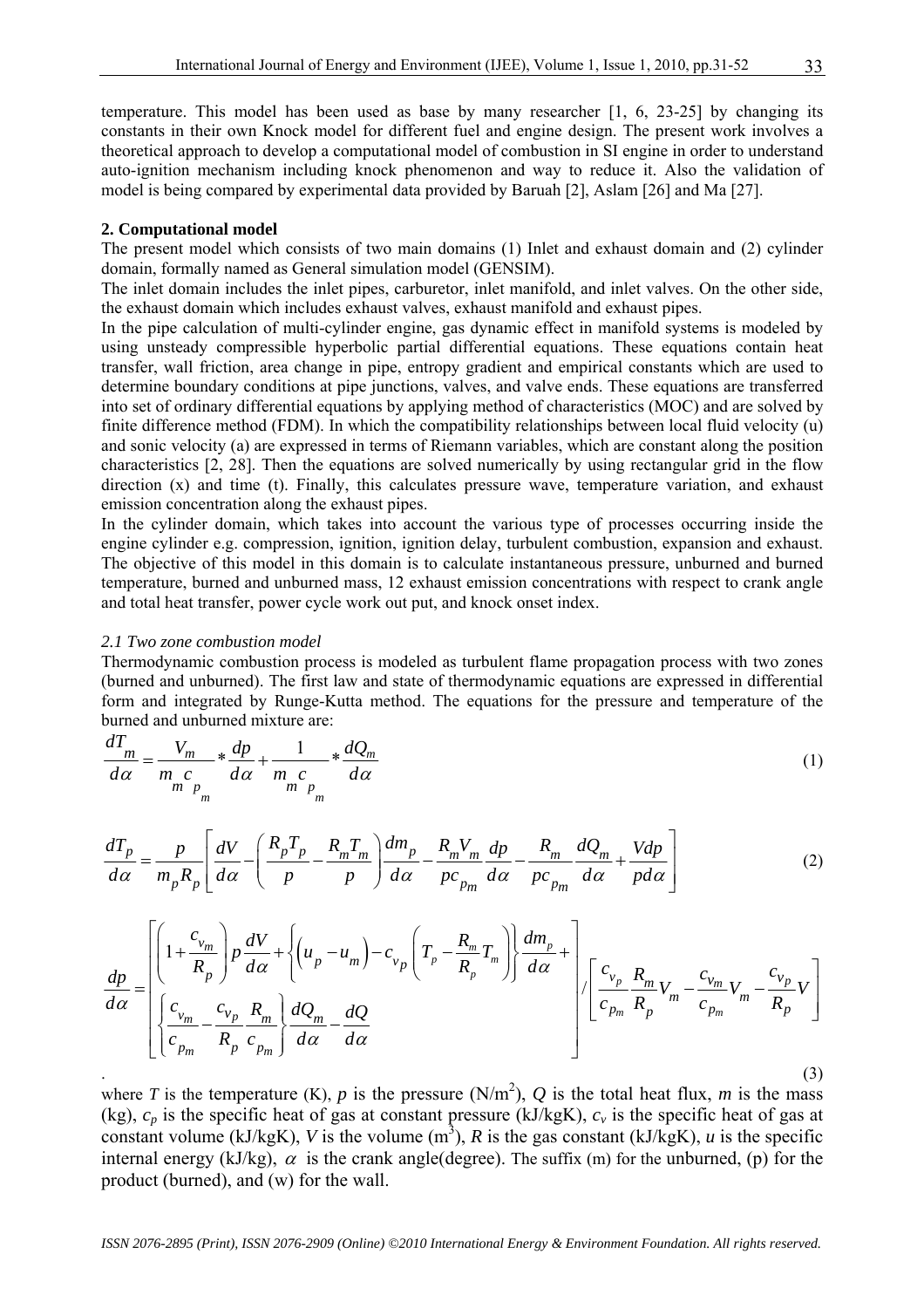The heat transfer from both the burned and unburned gases is calculated by using Annand's convective heat transfer equation. Theoretically combustion should terminate when  $V_m \rightarrow 0$  In this numerical solution, it is assumed to terminate at the beginning of the time step where the current value of  $V_m$  is just negative. The details are given in reference [2, 7, 8].

#### *2.2 Heat transfer to the wall*

The heat transfer rate from gas to wall is calculated by Annand's equation [29].

$$
\frac{q}{F} = a\frac{k_q}{D} * (R_e)^b * (T_m - T_w) + c(T_m^4 - T_w^4)
$$
\n(4)

where  $k_q$  is the thermal conductivity  $(k_q = \frac{p^q}{0.7})$  $\frac{c_p \mu}{\sigma}$ ), *F* is the area (m<sup>2</sup>), *D* is the cylinder bore diameter (m), *Re* is the Reynolds number ( $=\frac{\rho DS_m}{\mu}$ , where S<sub>m</sub> is mean piston speed, density  $\rho$ , and viscosity  $\mu$ ),

and *a*, *b* and *c* are constants (a = 0.4, b = 0.7, c = 4.3  $*$  10<sup>-9</sup>).

#### *2.3 Flame speed*

The turbulent flame front speed,  $u_T$  (m/s), is calculated by following equation given by Klimov which is taken from references [13, 30].

$$
u_T = 3.5 (u')^{0.3} + (u_t)^{0.7}
$$
 (5)

where *u'* is root mean square(rms) turbulent velocity, calculated by modification of turbulence model used by Verhelst [31] in which the integral length scale is kept constant at one-fifth the minimum clearance height, and the rms turbulence velocity linearly decreases according to;  $u' = u'_{\text{TDC}}[1 - 0.5(\theta - 360) / 45]$  (6)

where  $u'_{TDC}$  is rms turbulent velocity at TDC, taken to be around 0.5 times [1] (0.57taken) of the mean piston speed,  $\theta$  is the crank angle (360<sup>°</sup> at TDC of compression).  $u_l$  (cm/s) is laminar flame speed, which is calculated from the expression given by Liao [32];

$$
u_l = u_{l0} \left\{ \frac{T_u}{T_{u0}} \right\}^{\alpha_T} \left\{ \frac{P_u}{P_{u0}} \right\}^{\beta_p} \tag{7}
$$

where the reference pressure and temperature are  $P_{u0} = 0.1$  MPa, and  $T_{u0} = 300$ K, respectively.  $u_{l0}$  (cm/s) is the burning velocity at  $P_{u0}$  and  $T_{u0}$ .  $\alpha_T$  And  $\beta_T$  as well as  $u_{l0}$ , are functions of equivalence ratio ( $\varnothing$ ), and are given by:

$$
u_{l0} = -177.43\varnothing^3 + 340.77\varnothing^2 - 123.66\varnothing - 0.2297
$$
  
\n
$$
\alpha_T = 5.75\varnothing^2 - 12.15\varnothing + 7.98,
$$
  
\n
$$
\beta_p = -0.925\varnothing^2 + 2\varnothing - 1.473
$$
\n(8)

#### *2.4 Knock model*

At present, it is postulated that the high temperature and pressure caused in the front of flame regime called end-gas during the combustion process cause part or all of it to ignite spontaneously [1-4].

A simple model for knock is to assume that it occurs if there is sufficient time (induction or autoignition time) for enough of the initiating radicals, or precursors, to be produced [22].

Induction-time correlations are derived by matching an Arrhenius function to measured data on induction or autoignition times, for given fuel-air mixtures over the relevant mixture pressure and temperature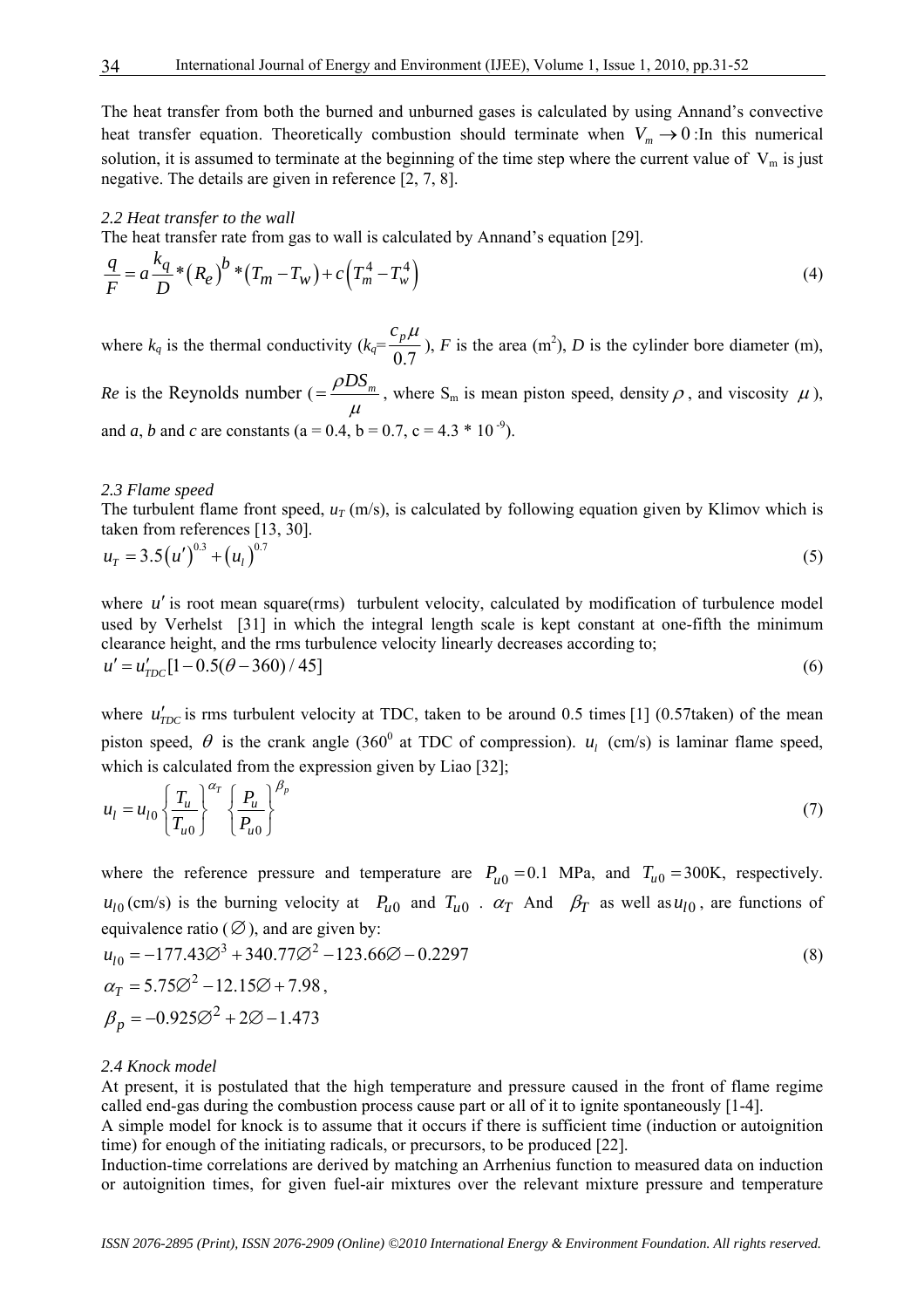ranges. *Knock integral method* is then proposed by Livengood and Wu [21] by which an ignition delay correlation could be used to determine knock occurrence crank angle (KOCA). The knock integral has the following form;

$$
\int_{t=0}^{t_i} \frac{dt}{\tau} = 1\tag{9}
$$

In terms of Crank angle

$$
\frac{1}{\tau} \times \frac{1}{0.006N} \int_{\theta_o}^{\theta_i} d\theta = 1
$$
\n(10)

where  $\tau$  is the induction time at the instantaneous temperature and pressure for the mixture, t (or  $θ$  crank angle) is the elapsed time from the start of the end-gas compression process (t=0 or at  $θ_0$  crank angle: after ignition lag),  $t_i$  (or  $\theta_i$  crank angle) is the time of autoignition, and N is the revolutions per minute. Using this concept, the most extensive tested correlation is produced by Douaud and Eyzat [22], which is widely accepted by Heywood [1], Turner et al.[24].

$$
\tau = 17.68 \left(\frac{ON}{100}\right)^{3.402} P^{-1.7} \exp\left(\frac{3800}{T}\right)
$$
\n(11)

where  $\tau$  is in milliseconds, *p* is absolute pressure in atmospheres, *T* is in kelvin and *ON* is the octane number of fuel.

#### *2.5 Total friction work for SI engine*

The total friction work contains three major components. These components are the *pumping work*,  $W_p$ ,

which is net work per cycle done by the piston on the in-cylinder gases during the inlet and exhaust strokes; *rubbing friction work*,  $W_{rf}$ , which is the work per cycle dissipated in overcoming the friction

due to relative motion of adjacent components within the engine; and *accessories work*,  $W_a$ , which is the work per cycle required to drive the engine accessories, e.g., pumps, fan, generator etc. The total friction work can be expressed as follows:

$$
W_{tf} = W_p + W_{rf} + W_a \tag{12}
$$

The data of total motored friction mean effective pressure (TFMEP) for several four stroke cycle, four cylinder SI engines between 845 and 2000cm<sup>3</sup> displacement, at wide open throttle, as a function of engine speed [33] are well correlated by an equation, which is widely used by Heywood [1] and Abd Alla [34].

$$
TFMEP(bar) = 0.97 + 0.15 \left(\frac{N}{1000}\right) + 0.05 \left(\frac{N}{1000}\right)^2\tag{13}
$$

where N is revolutions per minute.

Thus, the brake mean effective pressure (BMEP) of the standard engine can be found by the following expression:

$$
BMEP = IMEP - TFMEP \tag{14}
$$

and;

Brake Power (BP) = 
$$
BMEP \times V_d \times \left(\frac{N}{n_R}\right) \times n_{cyl}
$$
 (15)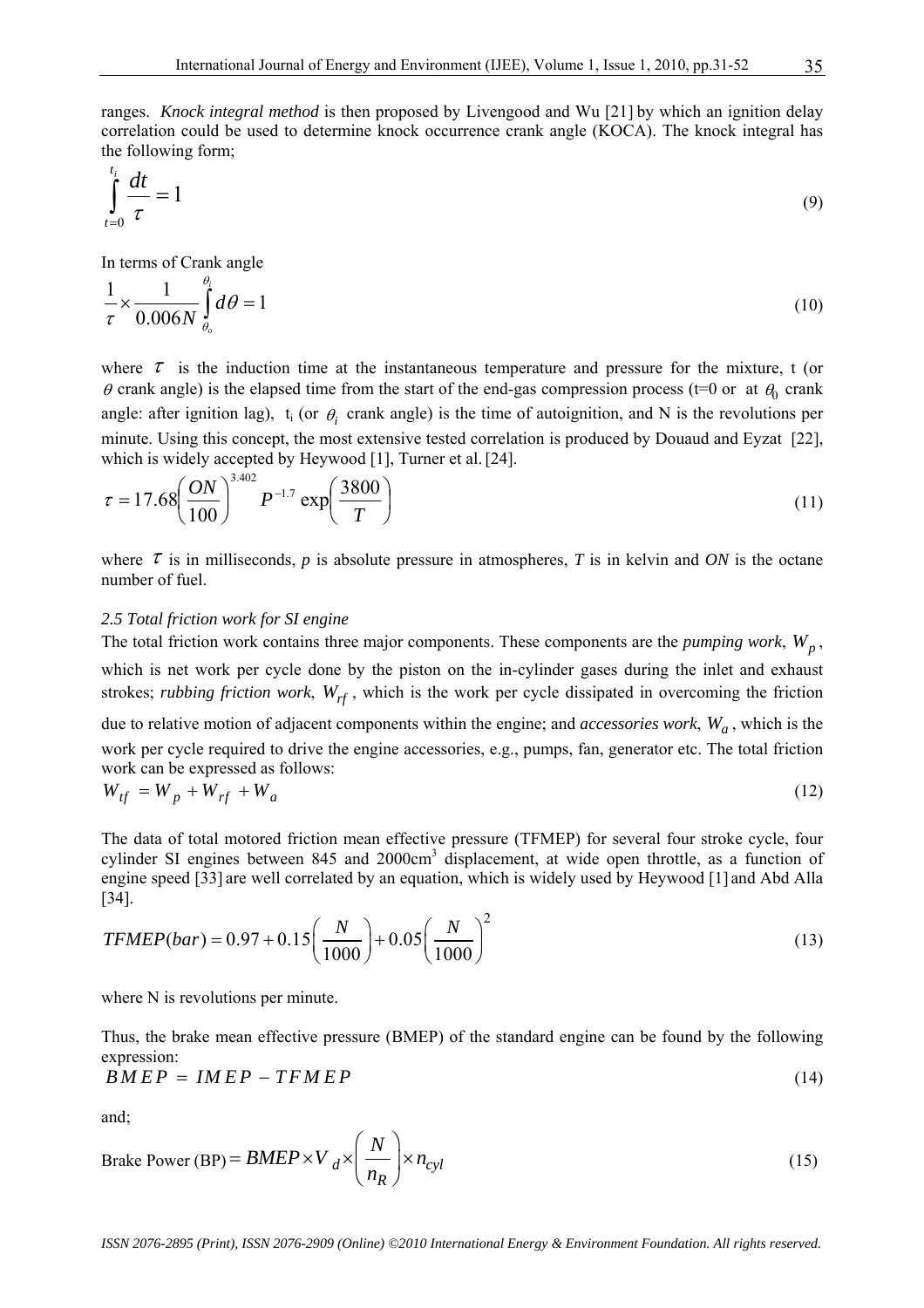where *IMEP* is the indicated mean effective pressure, which is the work delivered to the piston over the compression and expansion stroke, per cycle per unit displacement volume;  $n<sub>R</sub>$  is the number of revolutions per cycle (=2 for four stroke cycle);  $n_{cyl}$ , is the number of cylinder (=4).

#### *2.6 Species formation*

Twelve species are considered in the combustion products in the cylinder and in the exhaust. they are : H<sub>2</sub>O, H<sub>2</sub>, OH, H, N<sub>2</sub>, NO, N, CO<sub>2</sub>, CO, O<sub>2</sub>, and Ar. Properties of mixture at every time step are calculated by using polynomial coefficients of internal energy for these 12 species. These species could reach equilibrium condition if sufficient time is allowed for the reactions to take place under a certain state [1- 2]. The details are given in the book of Benson [2], consisting of 7 governing equations.

The formation of Nitric Oxide in an engine combustion chamber is a non equilibrium process. The rate kinetics model based on the seven governing equations for NO formation is considered in the power cycle and along the exhaust pipes based on the theory developed by Lavoie at.el., which is taken from reference [2]. Carbon monoxide is computed under chemical equilibrium condition and then empirical adjustment is made for kinetic behaviours based upon experimental results.

#### **3. Validation**

The results of the computational model are verified against the experimental data of the gasoline fueled engine used by Baruah et al. [35], CNG fueled engine by Aslam [26] and Ma Fanhua [27] as shown in Figures 1, 2, and 3 respectively. These figures show that the results predicted by the mathematical model are quite close (within 3%) to the experimental results. The technical data used for power cycle modeling for different engines are given in Table 1.

Figure 1 shows the comparison of computed in-cylinder pressure vs. crank angle diagram for gasoline fueled engine with experimental one during power cycle at fuel-air equivalence ratio of 0.967, 1.084, and 1.173. The computed data closely follow the experimental data except in the vicinity of peak pressure. Figure 2 shows more clearly the comparison of measured and computed peak pressures at different equivalence ratio. The average difference is around 3%. The discrepancy of this peak pressure is caused by the cycle to cycle dispersion, and is due to non-homogeneity of fuel mixture supply in the cylinder in actual case, but theoretical calculations are based on constant homogeneous mixture supply at every cycle. Great deals of experimental research work by Zerves Efthimis [36], Ceviz MA [37] have been done on cyclic dispersion. Many authors [38, 39] suggested that the major source of cycle to cycle variation is due to the variation in the spherical burning area, produced by variation in the position of the wall contact flame center and variation in the laminar flame speed at the spark center. In Figure 3, the experimental and predicted results of NO and CO emission concentrations are compared with the variation of fuel air equivalence ratio.

In Figure 4, the experimental indicated mean effective pressure and corresponding computational results are compared with the variation of fuel-air equivalence ratio.

In Figure 5, the experimental results of cylinder pressure for CNG fueled engine are compared with the present simulation model at the equivalence ratio(ER) of 0.7692. It shows that computed curve follows the experimental pressure curves very closely.

Figure 6, compares the experimental Brake means effective pressures (BMEP) given by Aslam et al. [26] for a CNG fueled engine and the theoretical ones calculated by using the present model. These figures show that computational results are reasonably in good agreement with the measured one. The BMEP maximizes at midrange of engine speed ( $\approx$  3000 RPM). This is due to the friction which increases with increasing engine speed. Another reason of BMEP loss is due to the longer ignition delay and low flame speed of CNG fuel. These factors affect the Brake specific fuel consumption (BSFC). The figure shows that BSFC drops as the engine speed increases in the low speed range and level off at medium speed range and increases towards the high speed range. This is because of the heat losses to the combustion chamber which proportionally increases with decrease in speed. On the other hand BSFC increases due to the friction which increases with increase in engine speed.

It can be seen obviously from these comparisons that the present simulation model is capable to compute accurately the engine performance of SI engine using gasoline or CNG fuel.

36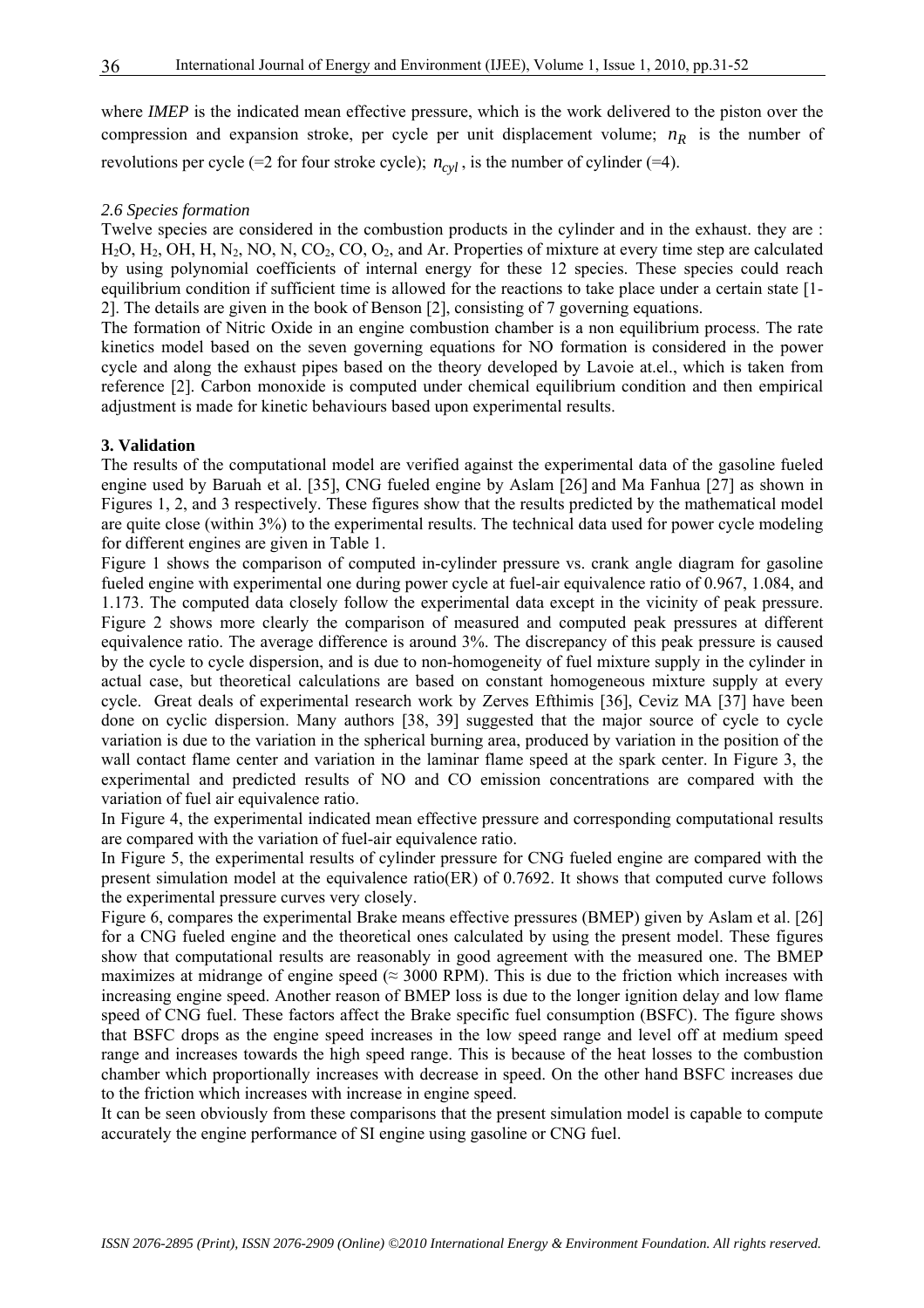| Gasoline              |                                                  |
|-----------------------|--------------------------------------------------|
| Engine type (SI)      | Vauxhall Victor 2000cc (Baruah [34], Benson [2]) |
| Cycle                 | 4 stroke                                         |
| Cylinder bore         | 9.53cm                                           |
| Stroke                | 6.92cm                                           |
| Connecting rod length | 13.65cm                                          |
| Compression ratio     | 8.5                                              |
| Angle of ignition     | $33.6^{\circ}$ bTDC                              |
| Valve timing          |                                                  |
| evo                   | $114.6^{\circ}$ aTDC                             |
| evc                   | $393.40$ aTDC                                    |
| ivo                   | $326.6^{\circ}$ aTDC                             |
| ivc                   | $605.4^{\circ}$ aTDC                             |
| Lower calorific value | $44$ MJ/ $kg$                                    |

# Table 1. Technical data of engines for validation

CNG (Test Engine 1)

| Engine type (SI)      | Proton Magma (Aslam [26]) |
|-----------------------|---------------------------|
| Cycle                 | 4 stroke                  |
| Cylinder bore         | 7.55cm                    |
| Stroke                | 8.2cm                     |
| Connecting rod length | 13.65cm                   |
| Compression ratio     | 9.2                       |
| Angle of ignition     | 40.00 bTDC                |
| Lower calorific value | 47.377MJ/kg               |

## CNG (Test Engine 2)

| Engine type (SI)      | Dongfeng Motor (Ma F [27]) |  |
|-----------------------|----------------------------|--|
| Cycle                 | 4 stroke                   |  |
| Cylinder bore         | 10.5cm                     |  |
| Stroke                | 12.0cm                     |  |
| Connecting rod length | 19.2cm                     |  |
| Compression ratio     | 10.5                       |  |
| Angle of ignition     | 30.00 bTDC                 |  |
| Valve timing          |                            |  |
| evo                   | 123.65 aTDC                |  |
| evc                   | 371.65 aTDC                |  |
| ivo                   | 341.65 aTDC                |  |
| ivc                   | 577.65 aTDC                |  |
| Lower calorific value | 47.377MJ/kg                |  |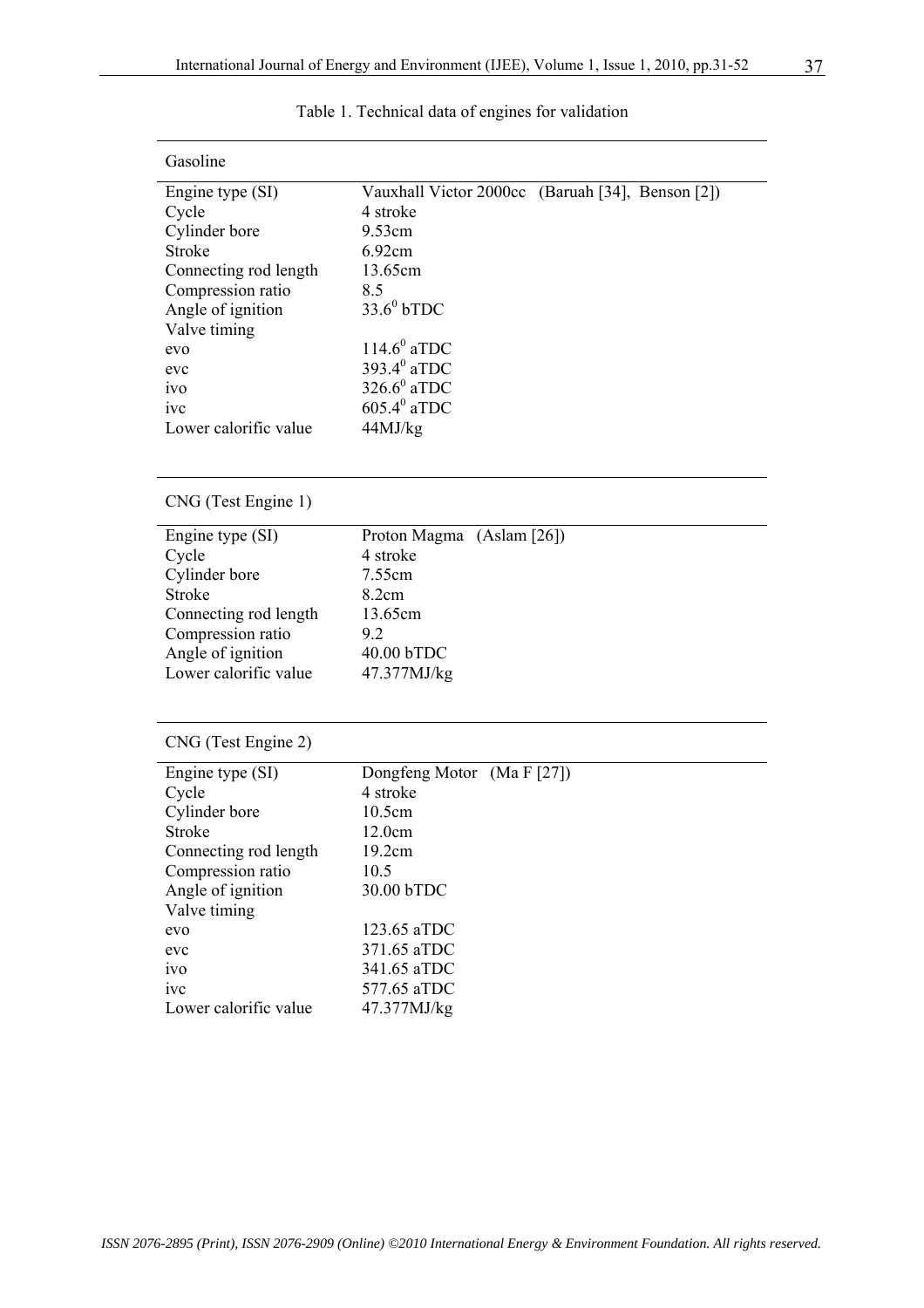

Figure1. Comparison of measured and computed cylinder pressure with crank angle at different equivalence ratio



Figure 2. Comparison of measured and computed maximum cylinder pressure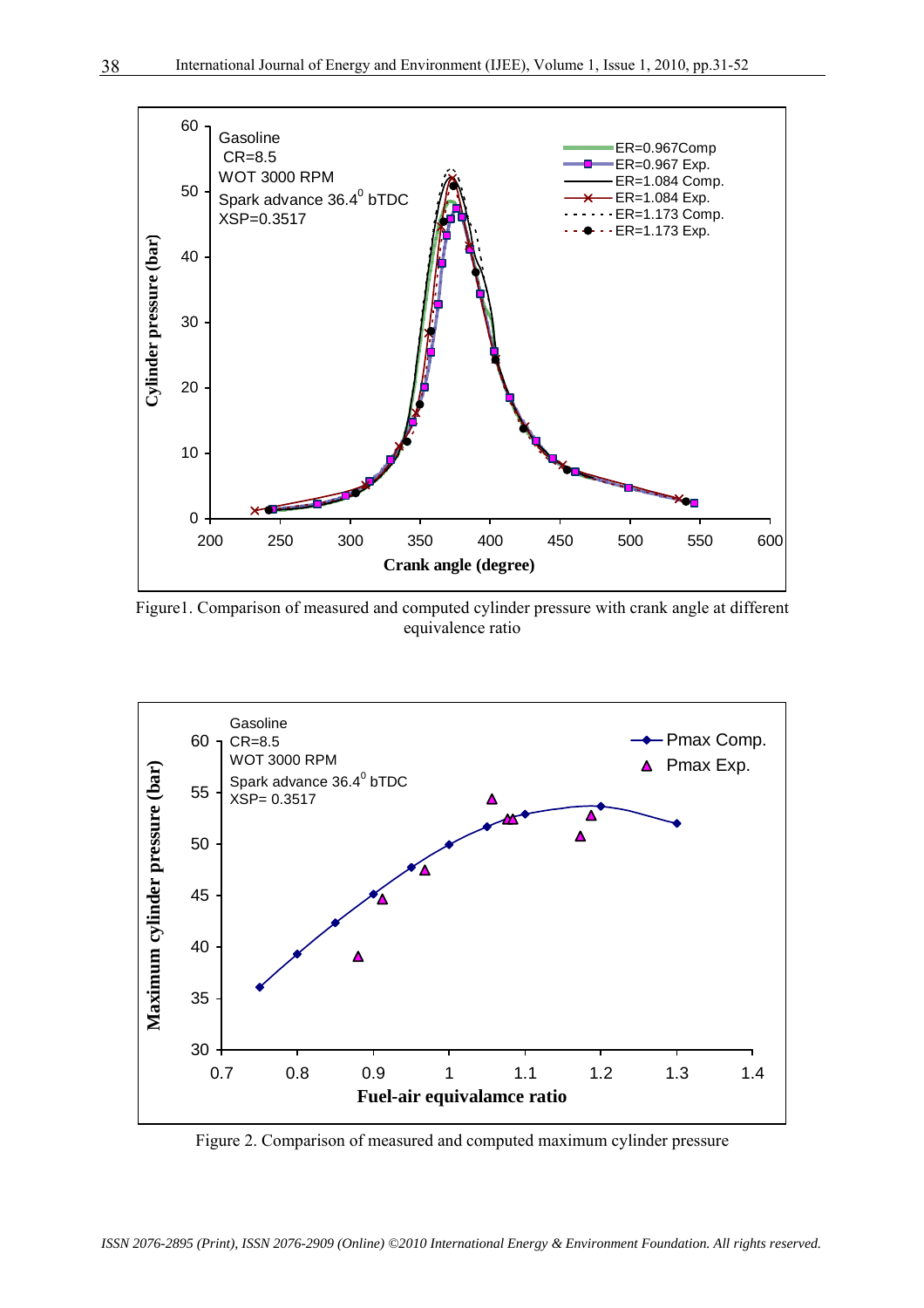

Figure 3. Comparison of measured and computed NO and CO concentration at different fuel-air equivalence ratio





39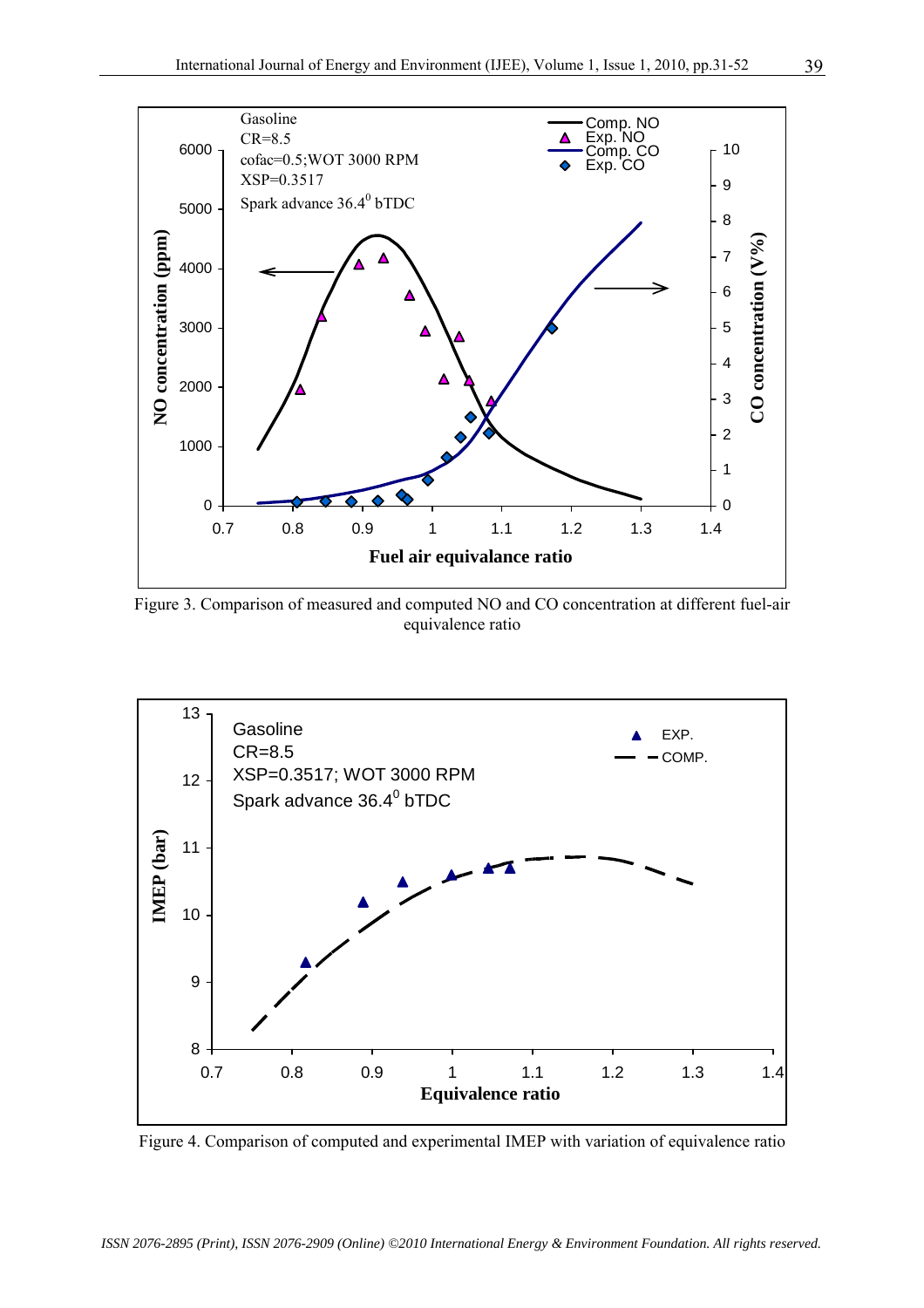

Figure 5. Comparison of computed and experimental cylinder pressure with crank angle



Figure 6. Comparison of computed and experimental BMEP and BSFC with the variation of engine speed

#### **4. Results and discussion**

Figure 7 shows the effect on in-cylinder pressure development with crank angle at different compression ratio, at 3000 RPM wide open throttle and  $36<sup>0</sup>$  bTDC spark timing. Figure illustrates that, with increase in compression ratio peak pressure increases. This could be more clearly seen in Figure 8. This is

*ISSN 2076-2895 (Print), ISSN 2076-2909 (Online) ©2010 International Energy & Environment Foundation. All rights reserved.*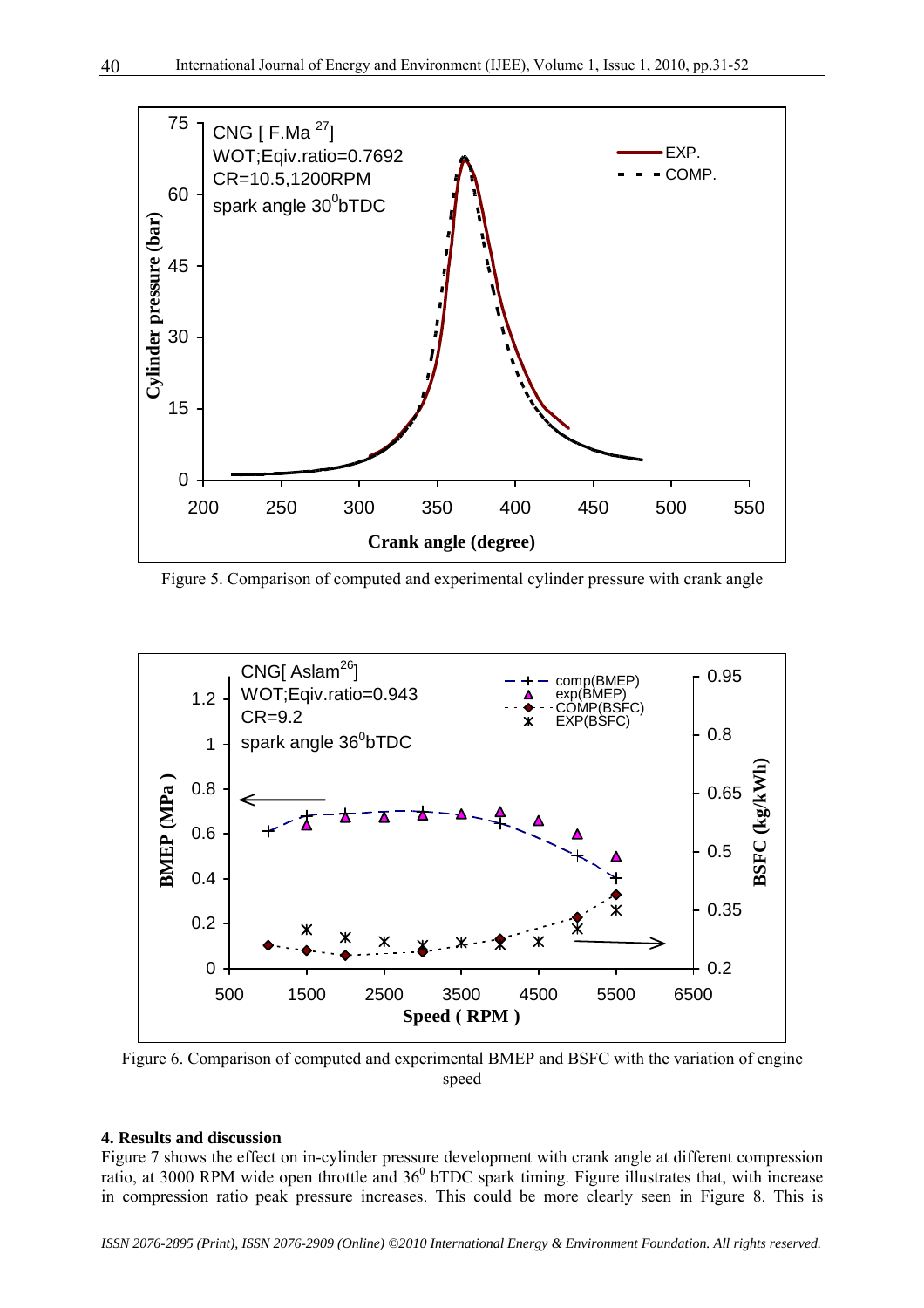because, the value of pressure and temperature of the mixture during sparking are higher at higher compression ratios and heat release during combustion further increases the pressure and temperature to the higher level. In the same time apparent flame speed increases and consequently combustion duration decreases, this is shown in Figure 9.

The composition of the working mixture influences the rate of combustion and amount of heat evolved. When the mixture is made leaner, it releases less thermal energy resulting in lower flame temperature and hence flame speed reduces. With increase in compression ratio, the clearance volume decreases and a greater portion of spent up gases are exhausted. This means, that there is less dilution of the charge and charge density is greater during the burning process. In addition to this, the temperature of the charge is high at higher compression ratio. Since the heat transfer increases with greater charge density and increased temperature, the flame speed increases. At very lean air /fuel ratio, increasing compression ratio results no significant change in flame speed. The combustion duration decreases with increase of compression ratio, because the maximum cycle gas temperature increases resulting in higher apparent flame speed. These factors greatly affect engine performance.

Figure 10 shows the effect of compression ratio on engine power, IMEP and BMEP, fuel consumption and thermal efficiency. The increase in compression ratio shows the increase in mean effective pressure and engine power, which is due to the higher cylinder gas pressure. The same figure also shows, as compression ratio increases the specific fuel consumption decreases due to improved combustion with higher peak pressure and temperature and due to more scope of expansion work.

Figure 11 shows the effect of compression ratio on CO and NO concentrations at exhaust-valve. It is observed from the figure that as the compression ratio increases the concentrations of CO and NO emission increase by increasing the maximum cycle temperature. In continuation, the effect of compression ratio on CO and NO concentrations with fuel air equivalence ratio are shown in Figure 12. In this figure equivalence ratio and spark timing are adjusted for maximum torque for BMEP data. This also depicts that as compression ratio increases, the concentrations of NO and CO emission level increase due to increase of cylinder temperature as shown in Figure 8.

It can be observed from Figure 10, higher the compression ratio higher is the indicated thermal efficiency. The compression ratio is limited by two practical considerations, namely, material strength and engine knock. Engine heads and blocks have a designed maximum stress, which should not be exceeded, thus limiting the compression ratio. On the other hand, if maximum temperature exceeds the auto-ignition temperature of air-fuel mixture, combustion will occur ahead of the flame, knock occurs due to high rate of pressure rise causes damage to the engine.

Figure 13 shows the onset knock-limited compression ratio as a function of fuel-air equivalence ratio, for two fuels with different octane number. The highest requirement is for slightly rich mixtures; increasing richness and leanness, about this point decreases the octane requirement subsequently. Onset knock limit depends on spark advance as shown in Figure 14: more advance sparking increases the peak pressure of the cycle and therefore increases the pressure and temperature of the end charge resulting shortens delay period (induction/auto ignition time) and increases the tendency to knock.

Figure 15 shows the onset knock-limited compression ratio as a function of equivalence ratio and cylinder diameter. In this figure, XDS value is the ratio of cylinder diameter and fixed stroke length. The tigure shows, initially onset knock limit decreases from 0.5 to 0.75 XDS and then increases with increase in XDS value with increase in cylinder diameter. This is because high surface to volume ratio occurs for smaller diameter engine, resulting in higher percentage of heat loss as shown in Figure 16.

The emission of carbon monoxide and nitric oxide also limits the use of higher compression ratio. The concentrations of NO and CO emission depend upon compression ratio as well as spark plug location, which is shown in Figures 17 and 18 respectively. Positioning of spark plug towards centre (XSP=0.125) to 0.5) and increasing compression ratio, NO and CO emission levels increase almost linearly in both the conditions due to temperature increase inside the cylinder.

 Figures 19 and 20 depict the effect of compression ratio and cylinder diameter to stroke length ratio (XDS) on NO and CO emission levels at exhaust valve. These figures have been plotted for 0.9434 equivalence ratio, 3000 RPM engine speed and  $36<sup>0</sup>$  bTDC spark timing. These figures illustrate that NO and CO concentration levels increase by increasing XDS value and compression ratio. XDS is the ratio of cylinder diameter and stroke length, where cylinder diameter is changed and stroke length is kept constant. Smaller the value of XDS means smaller cylinder diameter, high surface to volume ratio, resulting in higher percentage of heat loss as shown in Figure 16. Thus low temperature inside the cylinder implies low emission of NO and CO concentrations.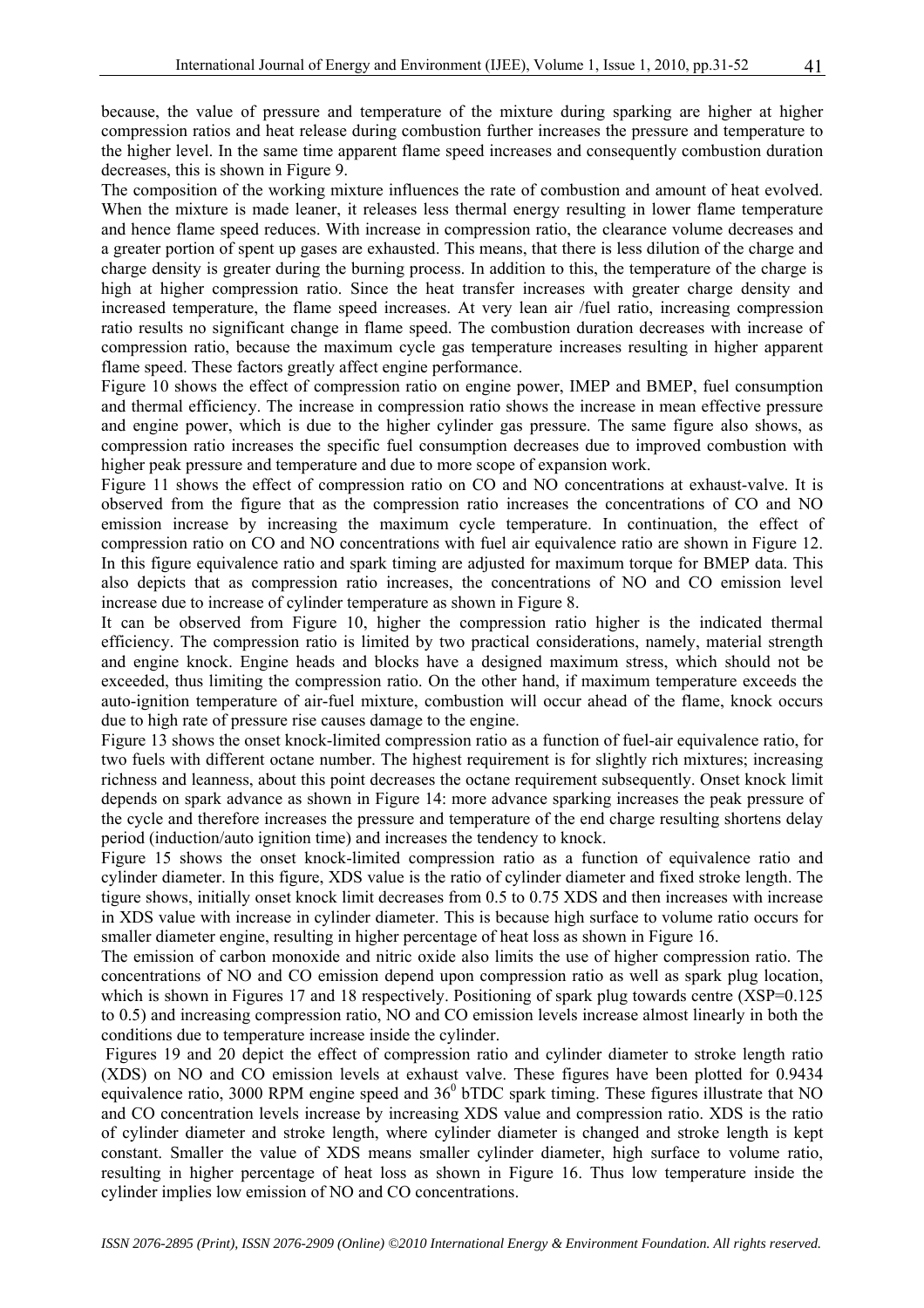

Figure 7. Variation of in-cylinder pressure with crank angle at different compression ratio



Figure 8. Variation of maximum cylinder pressure and temperature with compression ratio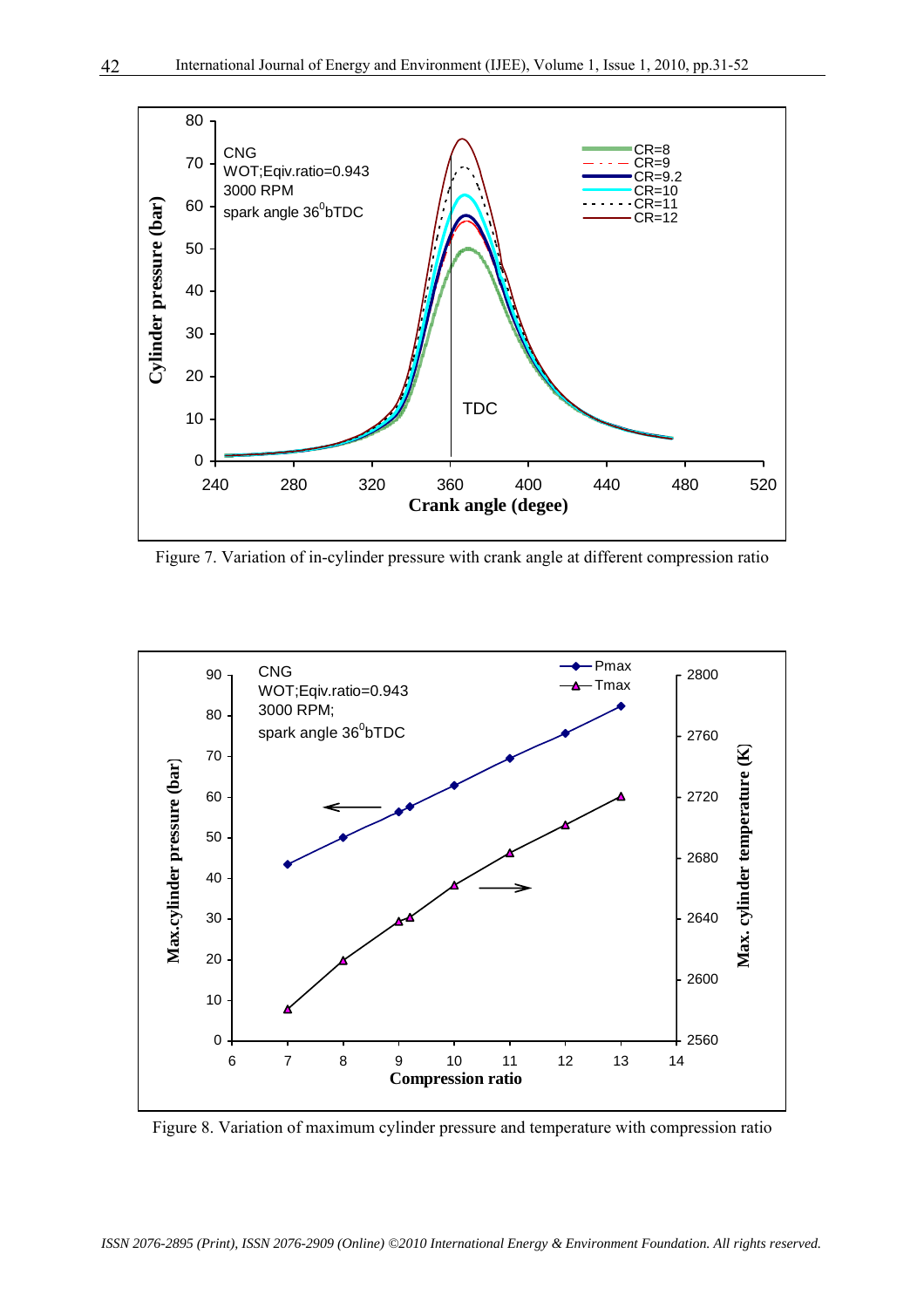

Figure 9. Variation of combustion duration and apparent flame speed at different compression ratio



Figure 10. Engine performances vs. compression ratio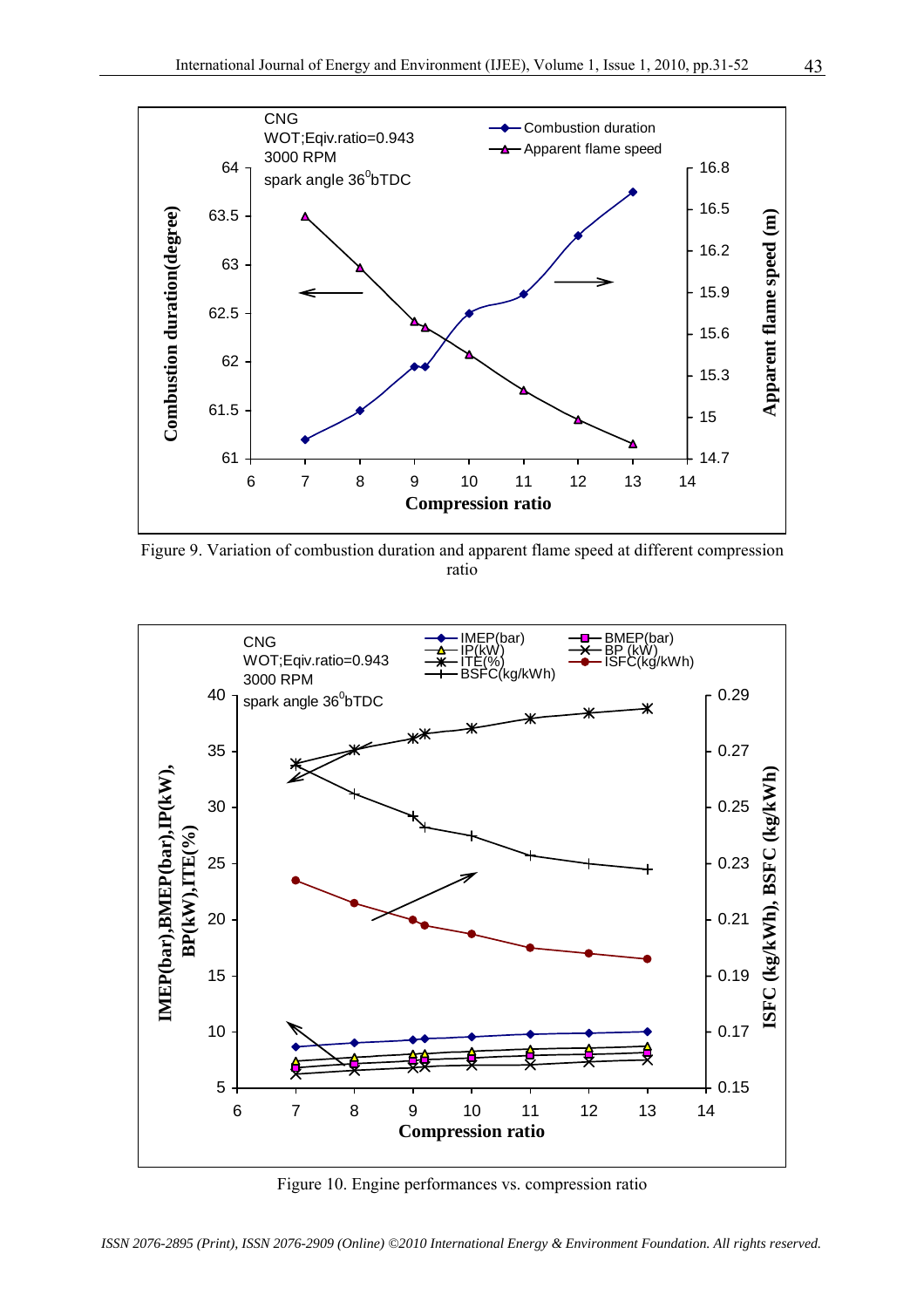

Figure 11. Variation of NO and CO concentration with compression ratio variation



Figure 12. Variation of NO and CO concentration vs. equivalence ratio at different CR with MBT condition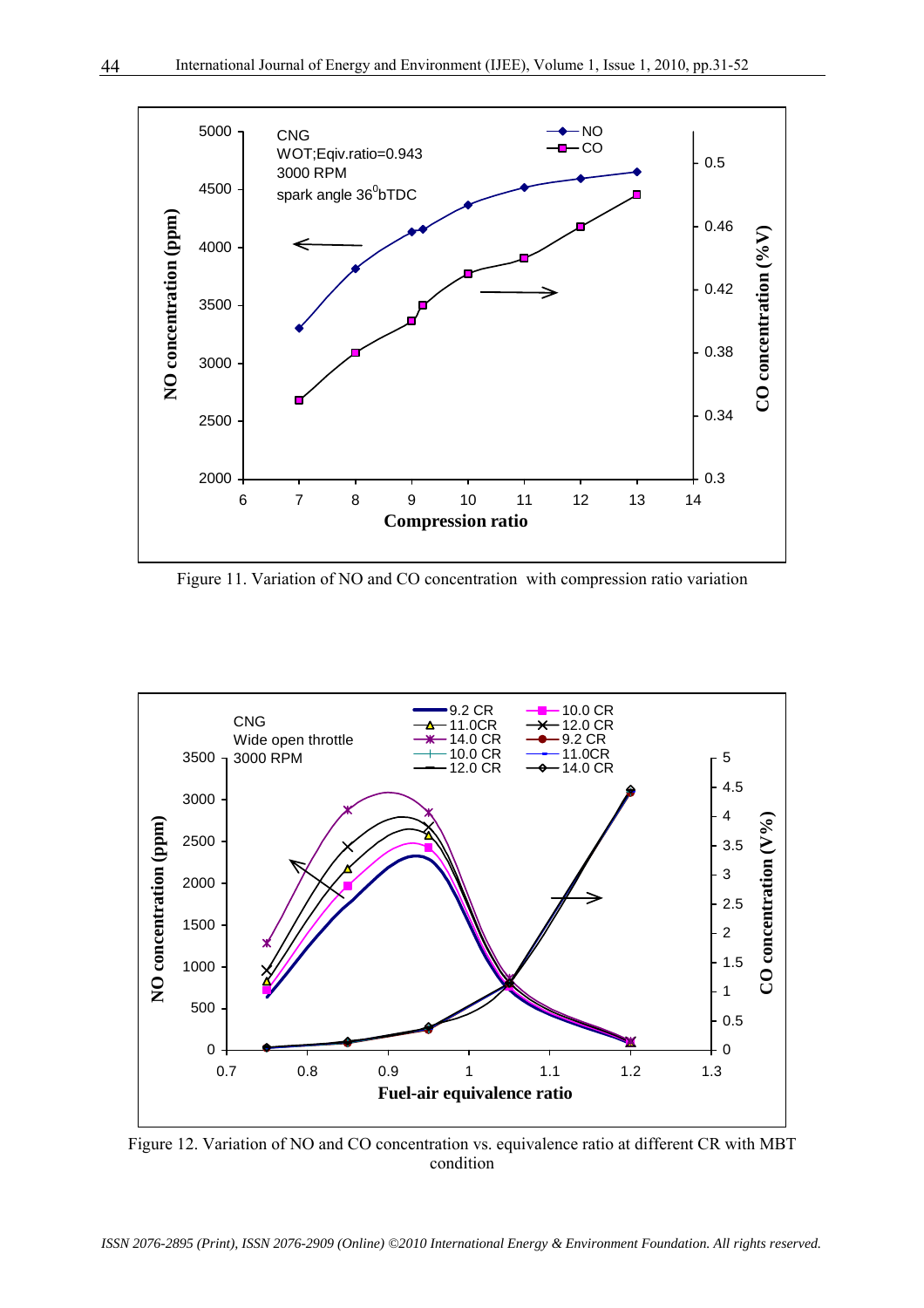

Figure 13. Knock limits as function of compression ratio and fuel-air equivalence ratio



Figure 14. Variation of onset knock limit with equivalence ratio and spark advance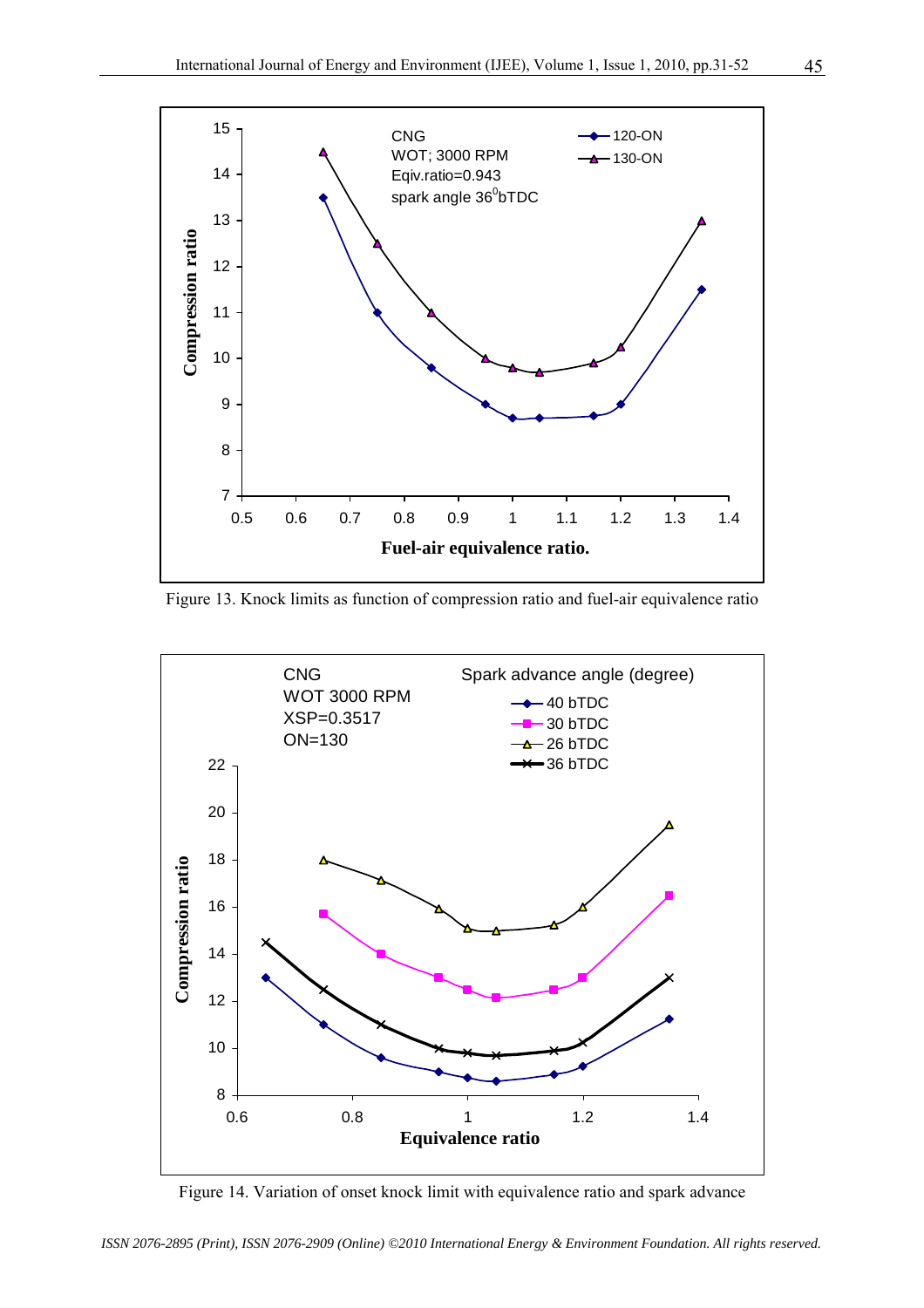

Figure 15. Variation of onset knock limit with equivalence ratio and the value of XDS (diameter/stroke)



Figure 16. Variation of percentage heat loss during power cycle with compression ratio at different value of XDS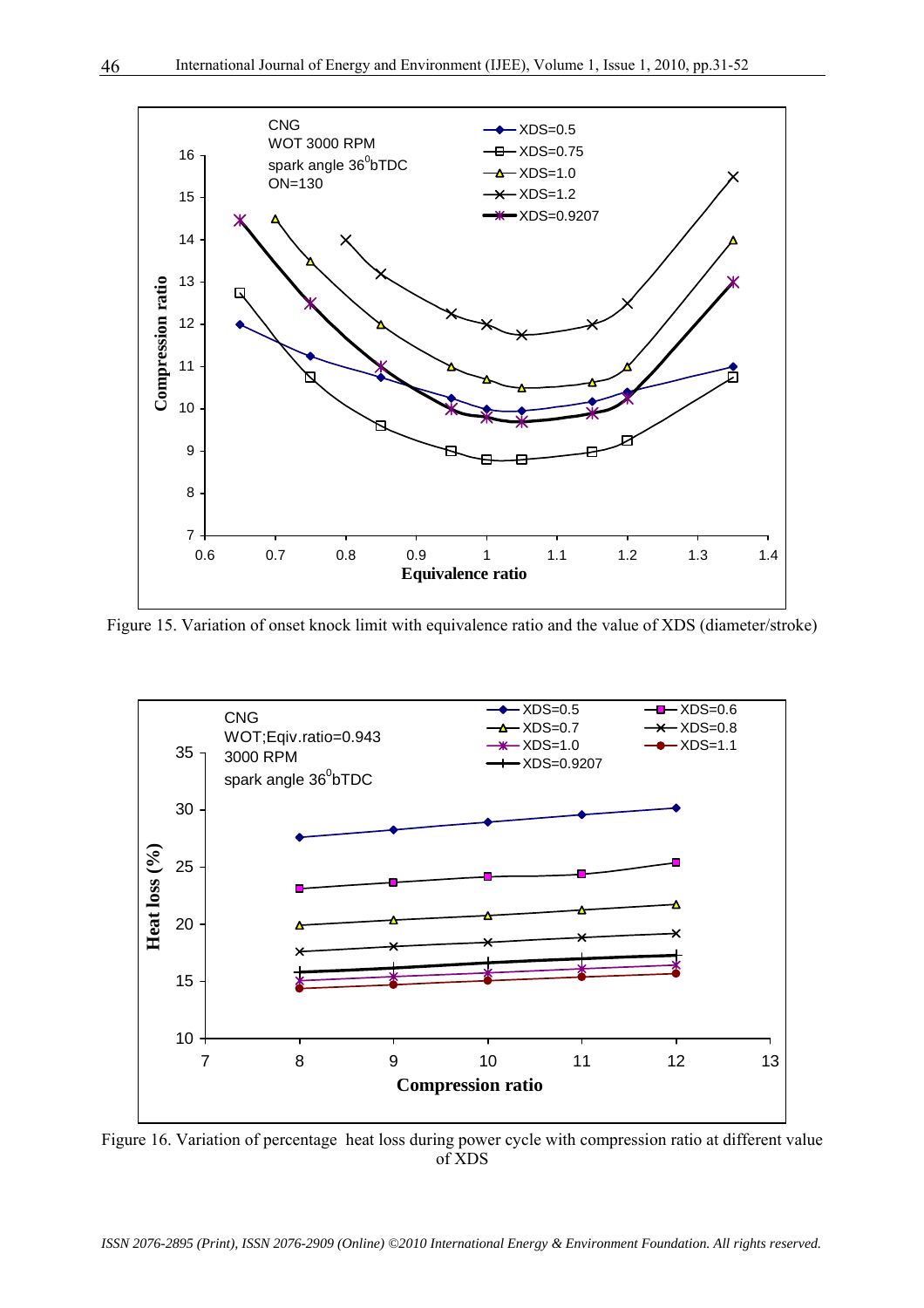

Figure 17. Variation of NO concentration with compression ratio at different spark plug location



Figure 18. Variation of CO concentration with compression ratio at different spark plug location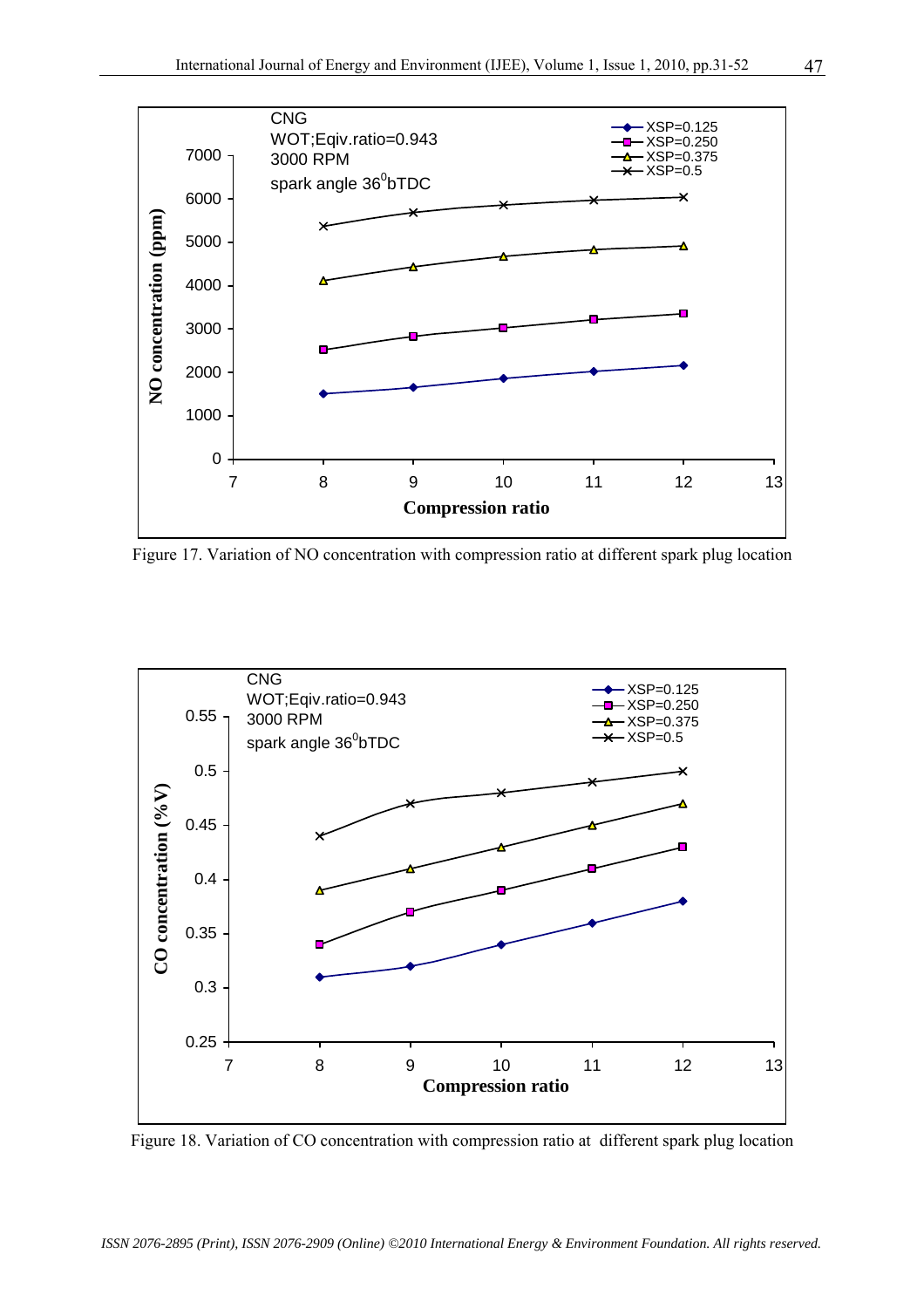

Figure 19. Variation of NO concentration with compression ratio at different value of XDS (diameter /stroke)



Figure 20. Variation of CO concentration with compression ratio at different value of XDS (diameter/stroke)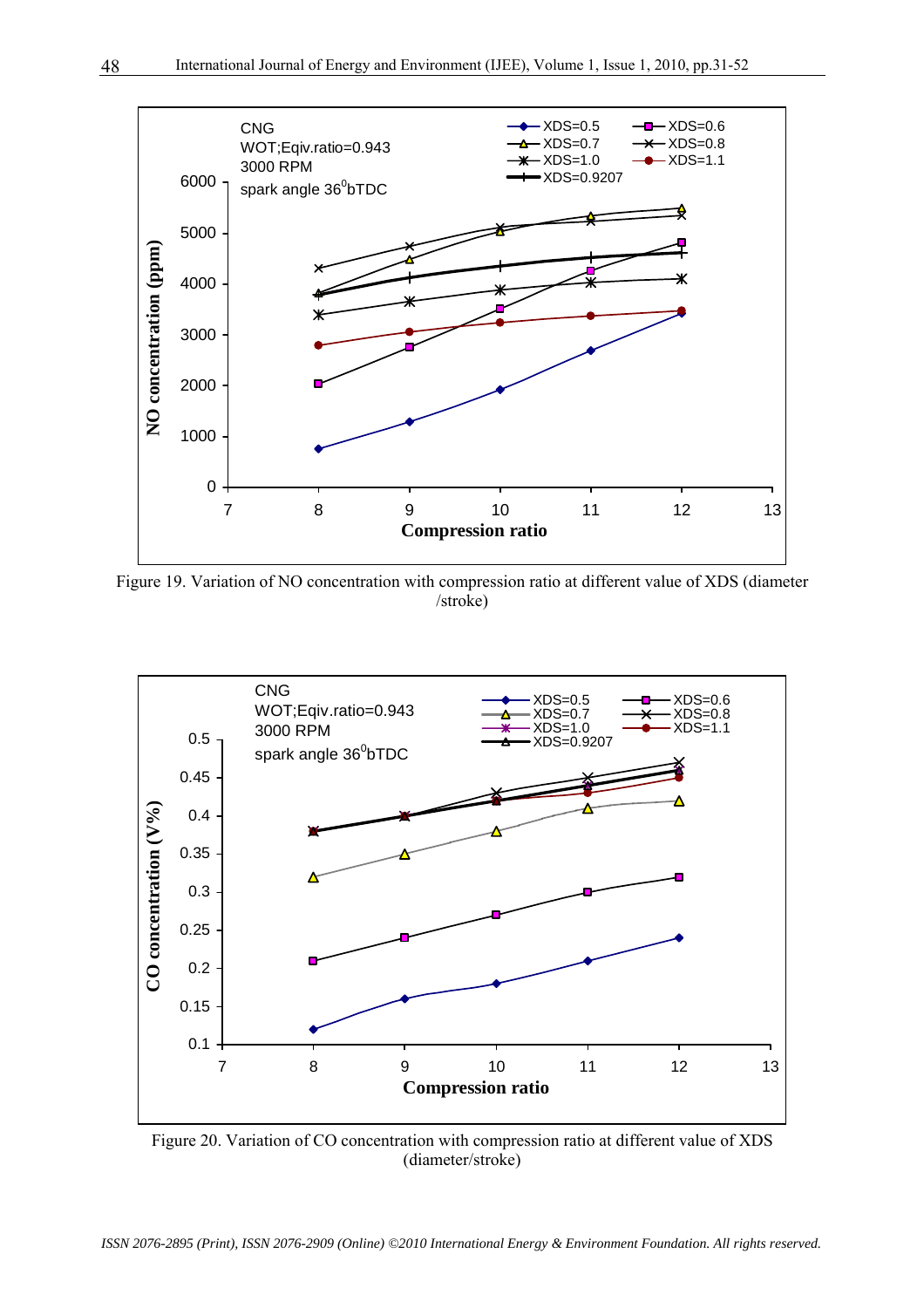## **5. Conclusion**

A general engine simulation GENSIM technique has been developed to model power cycle interfaced with gas dynamic effect of intake and exhaust manifolds of four-cylinder spark ignition engines.

Comparisons between theoretical results obtained from the present computer simulation model and experimental results have been made to confirm for the reliability and accuracy of the present model for predicting performance of SI engine running on gasoline and CNG fuel.

The following conclusions are drawn from the present analytical diagnostics:

- 1. The CNG fueled SI engine is most efficient when running on stoichiometric or slightly lean  $(\textcircled{0} = 0.9 - 1.0)$  mixture at moderate engine speed ( $\approx$  3000 RPM) and MBT spark timing.
- 2. Brake power, indicated power and thermal efficiency increase with the increase of compression ratio.
- 3. The CO emission increases towards rich mixture. NO concentration varies with fuel conditions as it increases at slightly lean stoichiometric mixture ( $\varnothing \approx 0.9\varnothing$ ) and reduces toward leaner and richer mixture.
- 4. The highest requirement of knock limit compression ratio is for slightly rich mixture ( $\varnothing$ =1-1.15), increasing richness on leanness decreases the octane requirement subsequently.
- 5. Onset knock limit depends on spark advance. An increase in spark advance from the optimized timing increases the tendency to knock, thus retarding has low tendency to knock.
- 6. It is observed that retarding timing helps to reduce  $NO<sub>x</sub>$  and knock. Thus retarding timing is preferable from the MBT timing, although some power is lost.
- 7. Onset knock limit depends upon cylinder bore- to- stroke ratio. Onset knocks decreases from 0.5 to 0.75 XDS and then increases with increase in XDS value.

#### **References**

- [1] J.B. Heywood. International combustion engine fundamental. McGraw-Hill, (1988).
- [2] J.H. Horlock, D.E. Winterbone Benson Rowland S. Thermodynamics and gas dynamics of Internal Combustion engine. New York: Clarendon Press Oxford (1986) Vol. II.
- [3] C.R. Ferguson and A.T. Kirkpatrick. Internal combustion engines. Second Edition, John Wiley and Sons, Inc. New York (2001).
- [4] H.N. Gupta and G. Prasad. Performance and emission prediction for a natural gas fueled sparkignition engine. Proceedings of the XVI national conference on IC engines and combustion. Jan 20-22, (2000) pp. 230-235.
- [5] Maher A.R. Sadiq Al-Baghdadi, Haroun A.K. Shahad. Improvement of performance and reduction of pollutant emission of a four stroke spark ignition engine fueled with hydrogen-gasoline fuel mixture. Energy Conversion and Management 41 (2000) 77-91.
- [6] Maher A.R. Sadiq Al-Baghdadi. A simulation model for a single cylinder four- stroke spark ignition engine fueled with alternative fuels. Turkish J. Eng. Env. Sci. 30 (2006) 331-350.
- [7] J.V. Tirkey, H.N. Gupta, S.K. Shukla. Integrated Gas Dynamic and Thermodynamic Computational Modeling of Multicylinder 4-stroke SI engine using Gasoline as a fuel. Proceedings of 2008 ASME Summer Heat Transfer Conference HT2008, August 10-14, Jacksonville, Florida USA, (2008).
- [8] J.V. Tirkey, H.N. Gupta. Computer simulation and combustion diagnostic of multi cylinder 4 stroke SI engine using CNG as a fuel. International Journal of Applied Engineering Research (2008) Vol.3, No.5, pp. 667-680.
- [9] A. Agarwal and D.N. Assanis. Multi-Dimensional Modeling of Natural Gas Ignition under Compression Ignition Conditions Using Detailed Chemistry. SAE 980136, (1998).
- [10] A. Agarwal, D. Assanis. Multi- Dimensional Modeling of Ignition, Combustion and Nitric Oxide Formation in Direct Injection Natural Gas Engines. SAE 2000-01-1839.
- [11] R. Miller, G. Davis et al. A Super-Extended Zel'dovich Mechanism for NOX Modeling and Engine Calibration. SAE 980781, (1998).
- [12] E. Sher and T. Bar-Kohany. Optimization of variable valve timing for maximizing performance of an unthrottled SI engine-a theoretical study. Energy 27 (2002) 757-775.
- [13] Stephen R Turns. An Introduction to Combustion. 2nd ed. Singapore: McGraw-Hill; (2000).
- [14] M.D. Checkel and J.D. Dale. Computerized knock detection from engine pressure records. SAE, 860028, (1986).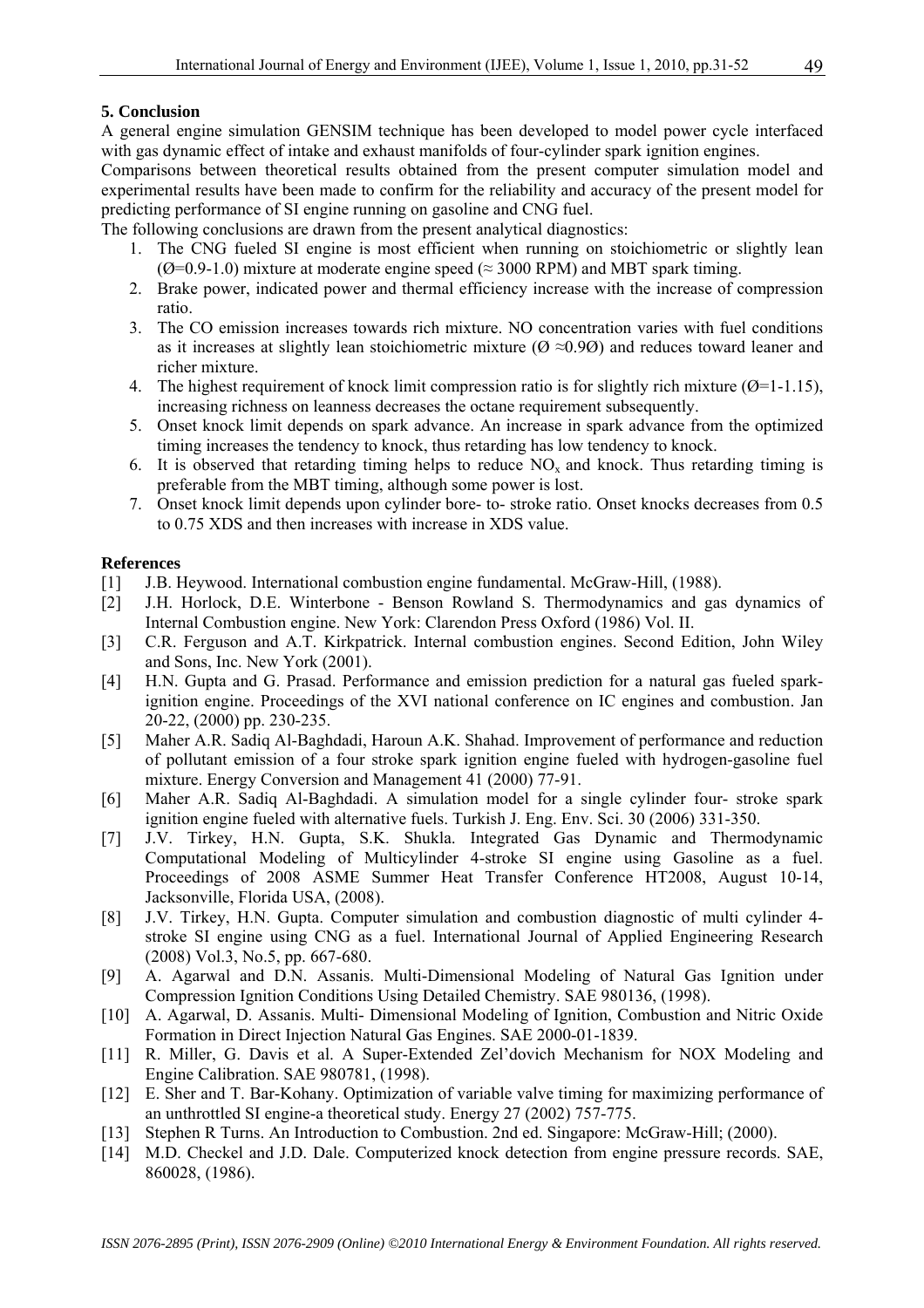- [15] K.M. Chun, J.B. Heywood. Characterization of knock in a spark ignition engine. SAE 890156, (1989).
- [16] E. Moses, A.L. Yarin and P. Bar-Yoseph. On knocking prediction in spark ignition engines. Combustion and Flame 101: 239-261 (1995).
- [17] A. By, B. Kempinski and J.M. Rife. Knock in spark ignition engines. SAE 810147, (1981).
- [18] G. K?nig and C.G.W. Sheppard. End gas auto ignition phenomenon in internal combustion engine. SAE 902135, (1990).
- [19] Soylu, J.V. Gerpen. Development of an auto ignition sub model for natural gas engines. Fuel 82(2003) 1699-1707.
- [20] M.A. Liberman, M.F. Ivanov, O.E. Peil, D.M. Valiev and L.E. Eriksson. Numerical Modeling of the Propagating Flame and Knock Occurrence in Spark-Ignition Engines. Combust. Sci. and Tech., 177: 151-182, 2005.
- [21] J.C. Livengood and P.C. Wu. Correlation of auto ignition phenomenon in internal combustion engine and rapid compression machines. Fifth symposium (International) on combustion, pp 347- 356, 1955.
- [22] A.M. Douaud and P. Eyzat. Four-octane number method for predicting the anti-knock behavior of fuels and engine. SAE 780080, 1978.
- [23] C. Elmqvist, F. Lindstr?m and H.E. ?ngstr?m, B. Grandin, G. Kalghatgi. Optimizing Engine Concepts by Using a Simple Model for Knock Prediction. SAE 2003-01-3123.
- [24] J.W.G. Turner et al. Performance and fuel economy enhancement of pressure charged SI engines through turboexpansion-An initial study. SAE 2003-01-0401.
- [25] Seref Soylu. Prediction of knock limited operating conditions of a natural gas engine. Energy Conversion and Management 46 (2005) 121-138.
- [26] M.U. Aslam, H.H. Masjuki et al. An experimental investigation of CNG as an alternative fuel for a retrofitted gasoline vehicle. Fuel 85 (2006) 717-724.
- [27] Fanhua Ma, Yu Wang, Liu Haiquan, Y. Li, J. Wang, S. Zhao. Experimental study on thermal efficiency and emission characteristics of a lean burn hydrogen enriched natural gas engine. International Journal of Hydrogen Energy 32 (2007) 5067-5075.
- [28] Rowland S. Benson. (Edited by Horlock JH, Winterbone DE) Thermodynamics and gas dynamics of Internal Combustion engine. New York: Clarendon Press Oxford 1982 Vol. I.
- [29] W.J.D. Annand. Heat transfer in the cylinders of reciprocating internal combustion engine. Proc. Inst. Mech. Engrs. Vol.177, 973-990, (1963).
- [30] A.N. Lipatnikov, J. Chomiak. Turbulent flame speed and thickness: phenomenology, evaluation, and application in multi-dimensional simulations. Progress in energy and combustion science 28 (2002) 1-74.
- [31] S. Verhelst. and R. Sierens. A quasi-dimensional model for the power cycle of a hydrogen fueled ICE. International Journal of Hydrogen Energy 32 (2007) 3545-3554.
- [32] S.Y. Liao, D.M. Jiang and Q. Cheng. Determination of laminar burning velocities for natural gas. Fuel 83(2004) 1247-1250.
- [33] H.W. Branes-Moss. A designer's viewpoint, in passenger car engine. Conference Proceedings, Institution of Mechanical Engineers, London, 1975, pp. 133-47.
- [34] G.H. Abd Alla. Computer simulation of a four stroke spark ignition engine. Energy Conversion and Management 43 (2002) 1043-1061.
- [35] P.C. Baruah, R.S. Benson and H.N. Gupta. Performance and emission predictions for a multicylinder spark ignition engine with catalytic converter. SAE 780672, 1978.
- [36] E. Zervas. Correlation between cycle-to-cycle variations and combustion parameters of a spark ignition engine. Applied Thermal Engineering. Vol. 24(2004) 2073-2081.
- [37] M.A. Ceviz and F. Yüksel, Cyclic variation on LPG and Gasoline-fueled lean burn SI engine. Renewable Energy 31(2006) 1950-1960.
- [38] J.C. Keck, J.B. Heywood, G. Noske. Early flame development and burning rates in spark ignition engines and their cyclic variability. SAE 870164, 1987.
- [39] G.T. Kalghatgi. Spark ignition, Early flame development and cyclic variation in IC-Engines. SAE 870163, 1987.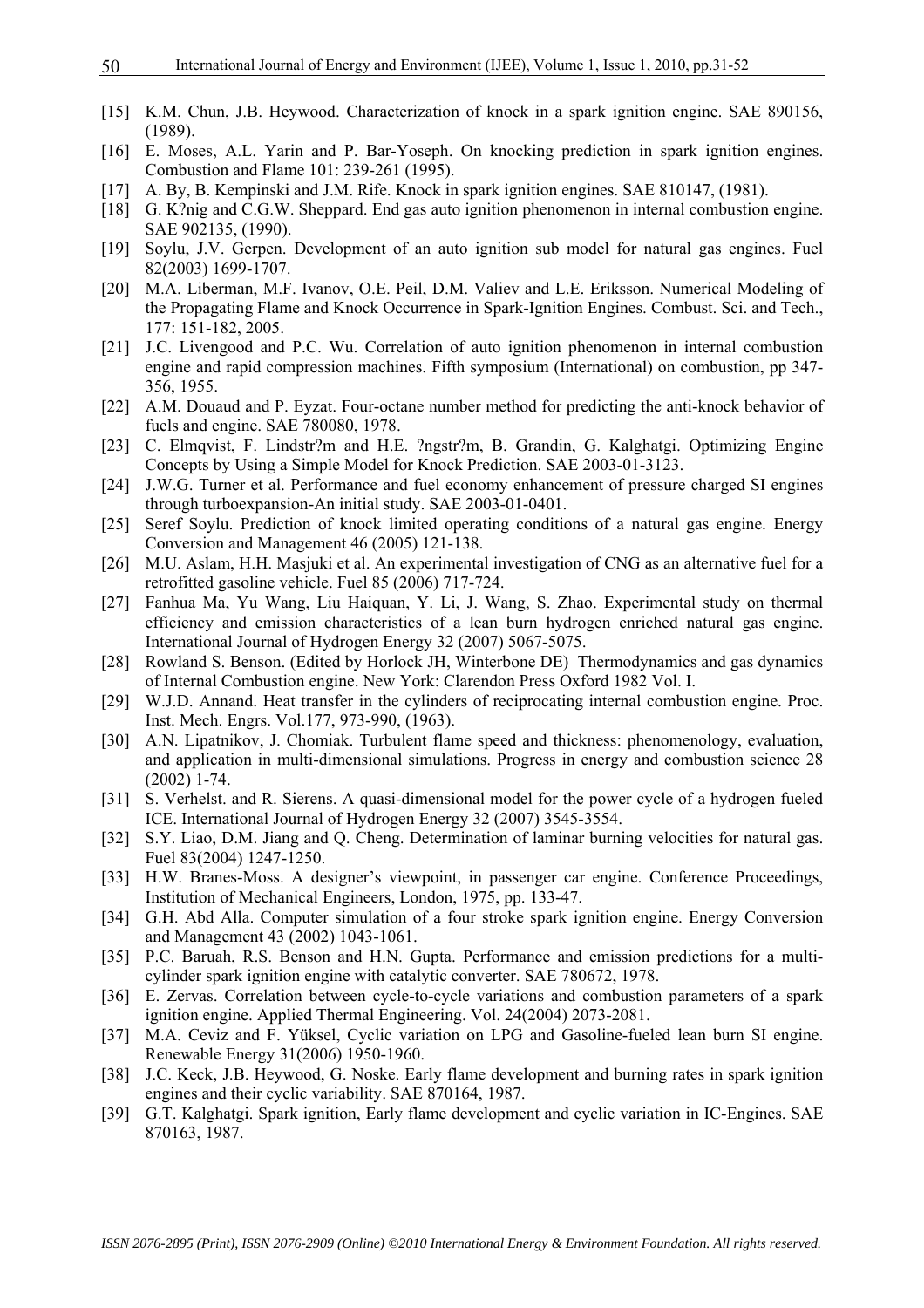**Jeewan V. Tirkey** is senior lecturer in Mechanical Engineering Department of IT BHU Varanasi, India. He has obtained his Ph.D. from BHU Varanasi in year 2008. His major research area is I.C.Engines. He has about 7 years of teaching and research experience.

Email address: jtirkey.mec@itbhu.ac.in

**H.N. Gupta** is a professor at Mechanical Engg. Deptt, IT BHU Varanasi India. He has obtained his Ph.D. from UK and working in the I.C.Engines field for about 20 years. He has many no. research papers including a book on I.C.Engines.

**S.K. Shukla** is basically a Mechanical Engineer with Master and Doctoral degree in Energy Systems from Indian Institute of Technology (I.I.T.) Delhi, India. Presently working as Reader in Thermal Engg., Department of Mechanical Engg., Institute of Technology, Banaras Hindu University(BHU), Varanasi, India. Author has more than 15 years of Industrial, Teaching and Research Experience. He has more than 21 no. of papers in journal and conference proceedings including ASME. Now He is working on a project sponsored by AICTE (Govt.of India), New Delhi, India.

E-mail address: skshukla.mec@itbhu.ac.in, Tel: 91-542-6702825, Fax: 91-542-2368157.